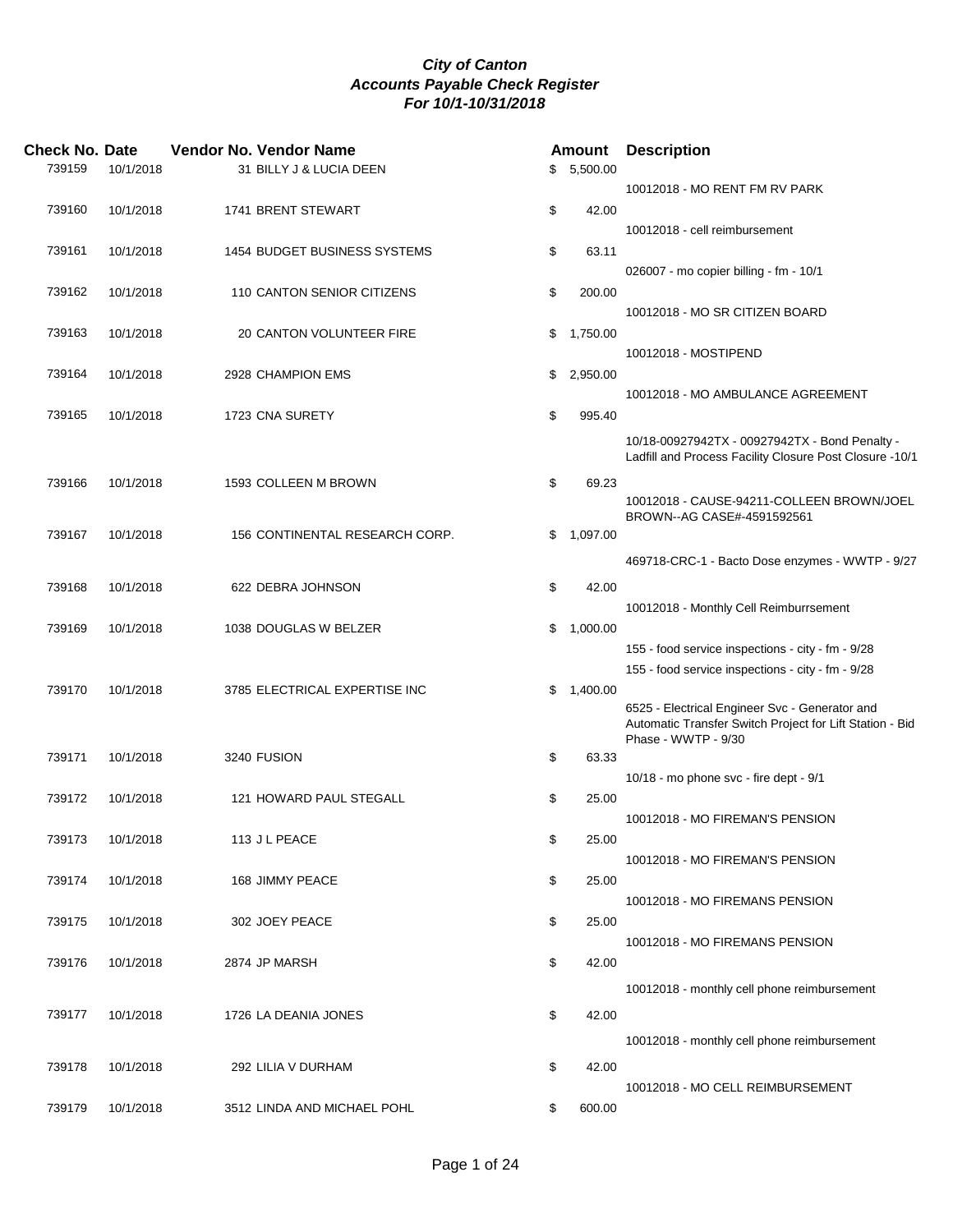| <b>Check No. Date</b> |           | Vendor No. Vendor Name              | Amount       | <b>Description</b>                                                                                     |
|-----------------------|-----------|-------------------------------------|--------------|--------------------------------------------------------------------------------------------------------|
|                       |           |                                     |              | 10012018 - monthly lease pmt for Block 24 Lots 104                                                     |
| 739180                | 10/1/2018 | 1132 MIKE KING                      | \$<br>42.00  |                                                                                                        |
|                       |           |                                     |              | 10012018 - MONTHLY CELL REIMBURSEMENT                                                                  |
| 739181                | 10/1/2018 | <b>134 MY CREDIT UNION</b>          | \$<br>175.00 |                                                                                                        |
|                       |           |                                     |              | 10012018 - EMPLOYEE DIRECT SAVINGS DEPOSIT                                                             |
|                       |           |                                     |              | 10012018 - EMPLOYEE DIRECT SAVINGS DEPOSIT                                                             |
|                       |           |                                     |              | 10012018 - EMPLOYEE DIRECT SAVINGS DEPOSIT                                                             |
|                       |           |                                     |              | 10012018 - EMPLOYEE DIRECT SAVINGS DEPOSIT                                                             |
| 739182                | 10/1/2018 | 3487 OFFICE OF THE ATTORNEY GENERAL | \$<br>158.77 |                                                                                                        |
|                       |           |                                     |              | 10012018 - Remit Id# 00099052410207326U - FIPS<br>Code 4800000-Mallom Jerry /Joy E Wilson              |
| 739183                | 10/1/2018 | 3487 OFFICE OF THE ATTORNEY GENERAL | \$<br>182.31 |                                                                                                        |
|                       |           |                                     |              | 10012018 - REM ID# 00136738301800078 - FIPS Code<br>4800000 - Jose Carlos Castillo/Lalicia Lynn Harder |
| 739184                | 10/1/2018 | 3135 RICK'S MOWING SERVICE          | \$<br>800.00 |                                                                                                        |
| 739185                | 10/1/2018 | 2751 RON HAMMACK                    | \$<br>42.00  | 10012018 - Cemetery Mowing                                                                             |
|                       |           |                                     |              | 10012018 - Cell Allowance                                                                              |
| 739186                | 10/1/2018 | 322 RUBY NORMAN                     | \$<br>16.67  |                                                                                                        |
| 739187                | 10/1/2018 | 2736 State Disbursement Unit        | \$<br>138.46 | 10012018 - FIREMAN'S PENSION                                                                           |
|                       |           |                                     |              | 10012018 - cause #CV38856/dana/j phillips                                                              |
| 739188                | 10/1/2018 | 3832 TERI PRUITT                    | \$<br>42.00  |                                                                                                        |
|                       |           |                                     |              | 10012018 - Mo Cell Reimbursement                                                                       |
| 739189                | 10/1/2018 | 200 UNITED SYSTEMS TECHNOLOGY INC   | \$<br>44.24  | USTI-003904 - utility billing - ebills - 9/30                                                          |
| 739190                | 10/1/2018 | 2966 VZCM INC                       | \$<br>500.00 |                                                                                                        |
|                       |           |                                     |              | 10012018 - Monthly Maintenance                                                                         |
| 739191                | 10/1/2018 | <b>212 WILLIAM SUMMITT</b>          | \$<br>50.00  |                                                                                                        |
| 739192                | 10/1/2018 | 3798 ZITO MEDIA                     | \$<br>53.34  | 10012018 - MEALS ON WHEELS                                                                             |
|                       |           |                                     |              | 390-342694 - mo cable bill - fire dept - 10/1                                                          |
| 739193                | 10/5/2018 | 3235 AMY L YOUNG                    | \$<br>130.50 | 10022018 - FM Independent Contract Labor - 10/1-10/2 -<br>FM - 10/2                                    |
| 739194                | 10/5/2018 | 3092 CHARLES BROWN                  | \$<br>130.50 |                                                                                                        |
|                       |           |                                     |              | 10022018 - FM Independent Contract Labor - 10/1-10/2 -<br>FM - 10/2                                    |
| 739195                | 10/5/2018 | 1903 CHARLES CUNNINGHAM             | \$<br>130.50 |                                                                                                        |
|                       |           |                                     |              | 10022018 - FM Independent Contract Labor - 10/1-10/2 -<br>FM - 10/2                                    |
| 739196                | 10/5/2018 | 3236 DENNIS W YOUNG                 | \$<br>130.50 |                                                                                                        |
|                       |           |                                     |              | 10022018 - FM Independent Contract Labor - 10/1-10/2 -<br>FM - 10/2                                    |
| 739197                | 10/5/2018 | 3001 DONALD W WHEELER               | \$<br>130.50 |                                                                                                        |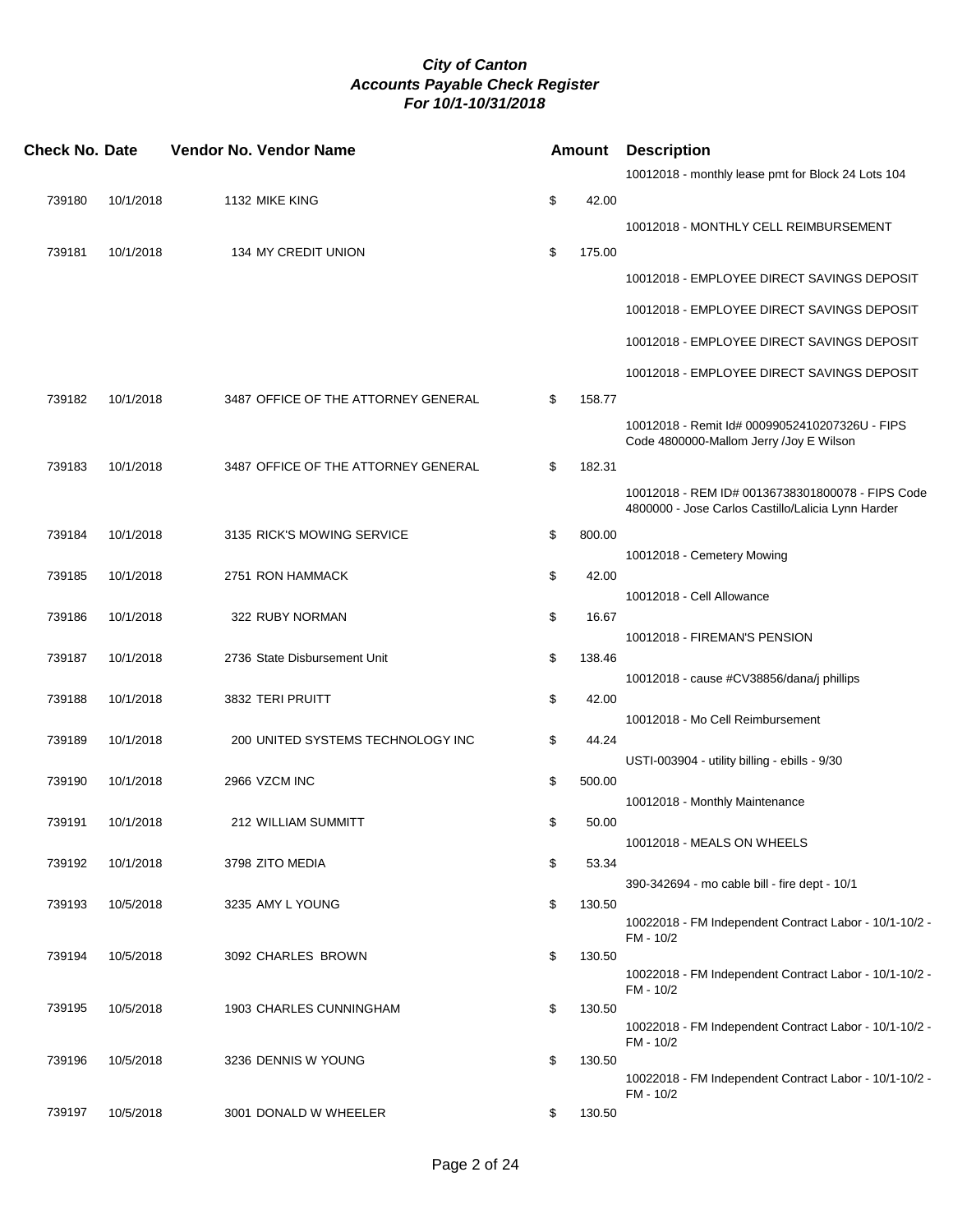| <b>Check No. Date</b> |            | Vendor No. Vendor Name                | <b>Amount</b>  | <b>Description</b><br>10022018 - FM Independent Contract Labor - 10/1-10/2 -<br>FM - 10/2                                                                                                                                                                                                                                                                                                                                                                                                                                                                                                                                                                                                                                                                                                                                                                                                                                                     |
|-----------------------|------------|---------------------------------------|----------------|-----------------------------------------------------------------------------------------------------------------------------------------------------------------------------------------------------------------------------------------------------------------------------------------------------------------------------------------------------------------------------------------------------------------------------------------------------------------------------------------------------------------------------------------------------------------------------------------------------------------------------------------------------------------------------------------------------------------------------------------------------------------------------------------------------------------------------------------------------------------------------------------------------------------------------------------------|
| 739198                | 10/5/2018  | 3150 ELLEN WHEELER                    | \$<br>130.50   |                                                                                                                                                                                                                                                                                                                                                                                                                                                                                                                                                                                                                                                                                                                                                                                                                                                                                                                                               |
|                       |            |                                       |                | 10022018 - FM Independent Contract Labor - 10/1-10/2 -<br>FM - 10/2                                                                                                                                                                                                                                                                                                                                                                                                                                                                                                                                                                                                                                                                                                                                                                                                                                                                           |
| 739199                | 10/5/2018  | 1881 JAMES JOHNSON                    | \$<br>58.00    | 10022018 - FM Independent Contract Labor - 10/1/2018<br>- FM - 10/2                                                                                                                                                                                                                                                                                                                                                                                                                                                                                                                                                                                                                                                                                                                                                                                                                                                                           |
| 739200                | 10/5/2018  | 3163 LINDA ANN WHEELER                | \$<br>130.50   |                                                                                                                                                                                                                                                                                                                                                                                                                                                                                                                                                                                                                                                                                                                                                                                                                                                                                                                                               |
|                       |            |                                       |                | 10022018 - FM Independent Contract Labor - 10/1-10/2 -<br>FM - 10/2                                                                                                                                                                                                                                                                                                                                                                                                                                                                                                                                                                                                                                                                                                                                                                                                                                                                           |
| 739201                | 10/5/2018  | 3833 TERESA BRANTON                   | \$<br>101.50   | 10022018 - FM Independent Contract Labor - 10/1-10/2 -                                                                                                                                                                                                                                                                                                                                                                                                                                                                                                                                                                                                                                                                                                                                                                                                                                                                                        |
| 739202                | 10/8/2018  | 3715 CHRISTUS MOTHER FRANCES HOSPITAL | \$<br>953.00   | FM - 10/2                                                                                                                                                                                                                                                                                                                                                                                                                                                                                                                                                                                                                                                                                                                                                                                                                                                                                                                                     |
|                       |            |                                       |                | 10042018 - Annual Employee Flue Shots - Admin - 10/4                                                                                                                                                                                                                                                                                                                                                                                                                                                                                                                                                                                                                                                                                                                                                                                                                                                                                          |
| 739203                | 10/10/2018 | 2995 ALL STAR FORD CANTON             | \$<br>407.96   |                                                                                                                                                                                                                                                                                                                                                                                                                                                                                                                                                                                                                                                                                                                                                                                                                                                                                                                                               |
|                       |            |                                       |                | 8025674/1 - unit 1 - a/c repair - utilities - 9/28                                                                                                                                                                                                                                                                                                                                                                                                                                                                                                                                                                                                                                                                                                                                                                                                                                                                                            |
| 739204                | 10/10/2018 | 3400 AMERICAN HEALTH RESOURCES        | \$<br>3,271.76 | Claims Paid in Excess - Claims paid in excess of<br>deposits - Sept 2018 - 10/1<br>Claims Paid in Excess - Claims paid in excess of<br>deposits - Sept 2018 - 10/1<br>Claims Paid in Excess - Claims paid in excess of<br>deposits - Sept 2018 - 10/1<br>Claims Paid in Excess - Claims paid in excess of<br>deposits - Sept 2018 - 10/1<br>Claims Paid in Excess - Claims paid in excess of<br>deposits - Sept 2018 - 10/1<br>Claims Paid in Excess - Claims paid in excess of<br>deposits - Sept 2018 - 10/1<br>Claims Paid in Excess - Claims paid in excess of<br>deposits - Sept 2018 - 10/1<br>Claims Paid in Excess - Claims paid in excess of<br>deposits - Sept 2018 - 10/1                                                                                                                                                                                                                                                          |
| 739205                | 10/10/2018 | 3400 AMERICAN HEALTH RESOURCES        | \$<br>406.00   | Funding for New Claims - Funding for New Caims Fee<br>Amount - Sept 2018 - 10/1<br>Funding for New Claims - Funding for New Caims Fee<br>Amount - Sept 2018 - 10/1<br>Funding for New Claims - Funding for New Caims Fee<br>Amount - Sept 2018 - 10/1<br>Funding for New Claims - Funding for New Caims Fee<br>Amount - Sept 2018 - 10/1<br>Funding for New Claims - Funding for New Caims Fee<br>Amount - Sept 2018 - 10/1<br>Funding for New Claims - Funding for New Caims Fee<br>Amount - Sept 2018 - 10/1<br>Funding for New Claims - Funding for New Caims Fee<br>Amount - Sept 2018 - 10/1<br>Funding for New Claims - Funding for New Caims Fee<br>Amount - Sept 2018 - 10/1<br>Funding for New Claims - Funding for New Caims Fee<br>Amount - Sept 2018 - 10/1<br>Funding for New Claims - Funding for New Caims Fee<br>Amount - Sept 2018 - 10/1<br>Funding for New Claims - Funding for New Caims Fee<br>Amount - Sept 2018 - 10/1 |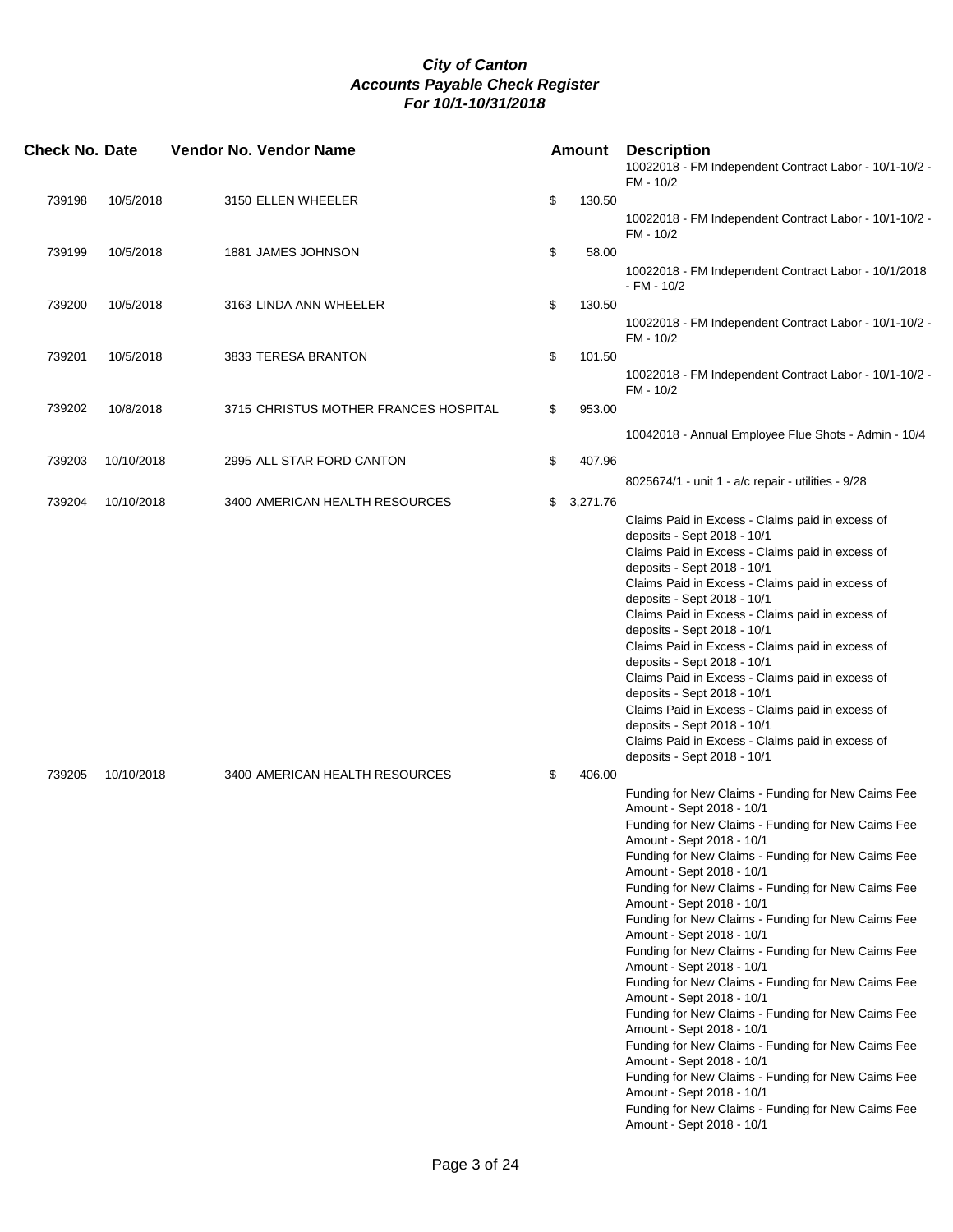| <b>Check No. Date</b> |            | <b>Vendor No. Vendor Name</b>             |      | Amount      | <b>Description</b><br>Funding for New Claims - Funding for New Caims Fee<br>Amount - Sept 2018 - 10/1                                                                                                                                               |
|-----------------------|------------|-------------------------------------------|------|-------------|-----------------------------------------------------------------------------------------------------------------------------------------------------------------------------------------------------------------------------------------------------|
| 739206                | 10/10/2018 | 3400 AMERICAN HEALTH RESOURCES            | \$   | 1,089.61    |                                                                                                                                                                                                                                                     |
|                       |            |                                           |      |             | Oct 2018 - Flex - Flex Plan - Sept 2018 - 10/1                                                                                                                                                                                                      |
|                       |            |                                           |      |             | Oct 2018 - Flex - Flex Plan - Sept 2018 - 10/1                                                                                                                                                                                                      |
|                       |            |                                           |      |             | Oct 2018 - Flex - Flex Plan - Sept 2018 - 10/1                                                                                                                                                                                                      |
|                       |            |                                           |      |             | Oct 2018 - Flex - Flex Plan - Sept 2018 - 10/1                                                                                                                                                                                                      |
|                       |            |                                           |      |             | Oct 2018 - Flex - Flex Plan - Sept 2018 - 10/1                                                                                                                                                                                                      |
|                       |            |                                           |      |             | Oct 2018 - Flex - Flex Plan - Sept 2018 - 10/1                                                                                                                                                                                                      |
|                       |            |                                           |      |             | Oct 2018 - Flex - Flex Plan - Sept 2018 - 10/1                                                                                                                                                                                                      |
| 739207                | 10/10/2018 | 422 AMERICAN HERITAGE LIFE INS CO         | \$   | 82.68       |                                                                                                                                                                                                                                                     |
|                       |            |                                           |      |             | M0189687273 - Mo Cancer Policy Premiums - Sept<br>2018 - 9/30<br>M0189687273 - Mo Cancer Policy Premiums - Sept<br>$2018 - 9/30$<br>M0189687273 - Mo Cancer Policy Premiums - Sept<br>2018 - 9/30<br>M0189687273 - Mo Cancer Policy Premiums - Sept |
|                       |            |                                           |      |             | $2018 - 9/30$                                                                                                                                                                                                                                       |
| 739208                | 10/10/2018 | 3 ANA-LAB CORP.                           | \$   | 408.00      |                                                                                                                                                                                                                                                     |
|                       |            |                                           |      |             | A0438573 - water sample testing - water plant - 10/2                                                                                                                                                                                                |
| 739209                | 10/10/2018 | 196 ANALYTICAL ENVIRONMENTAL LABORATORIES | - \$ | 676.00      |                                                                                                                                                                                                                                                     |
|                       |            |                                           |      |             | 24751 - water sample testing - wwtp - 9/28                                                                                                                                                                                                          |
| 739210                | 10/10/2018 | 2289 APPLIED INDUSTRIAL TECH              | \$   | 572.84      |                                                                                                                                                                                                                                                     |
|                       |            |                                           |      |             | 7014485473 - sealmaster - wwtp - 9/27                                                                                                                                                                                                               |
| 739211                | 10/10/2018 | 367 BROWN & HOFMEISTER, LLP               | \$   | 2,487.30    |                                                                                                                                                                                                                                                     |
|                       |            |                                           |      |             | 0120-000-36774 - legal fees - admin - 9/30                                                                                                                                                                                                          |
|                       |            |                                           |      |             | 0120-000-36774 - legal fees - admin - 9/30                                                                                                                                                                                                          |
|                       |            |                                           |      |             | 0120-000-36774 - legal fees - admin - 9/30                                                                                                                                                                                                          |
|                       |            |                                           |      |             | 0120-000-36774 - legal fees - admin - 9/30                                                                                                                                                                                                          |
|                       |            |                                           |      |             | 0120-000-36774 - legal fees - admin - 9/30                                                                                                                                                                                                          |
| 739212                | 10/10/2018 | 1454 BUDGET BUSINESS SYSTEMS              | \$   | 62.04       |                                                                                                                                                                                                                                                     |
|                       |            |                                           |      |             | 026005 - mo copier billing - police dept - 10/1                                                                                                                                                                                                     |
|                       |            |                                           |      |             | 026010 - mo copier billing - muni court - 10/1                                                                                                                                                                                                      |
| 739213                | 10/10/2018 | 2909 CANTON FFA BOOSTER CLUB              |      |             |                                                                                                                                                                                                                                                     |
|                       |            |                                           | \$   | 1,434.19    |                                                                                                                                                                                                                                                     |
|                       |            |                                           |      |             | 09302018 - independent parking contractor - fm - 9/30                                                                                                                                                                                               |
|                       |            |                                           |      |             | 09292018 - independent parking contractor - fm - 9/29                                                                                                                                                                                               |
|                       |            |                                           |      |             |                                                                                                                                                                                                                                                     |
| 739214                | 10/10/2018 | 173 CANTON LIONS CLUB                     | \$   | 591.69      |                                                                                                                                                                                                                                                     |
|                       |            |                                           |      |             | 09282018 - independent parking contractor - fm - 9/28                                                                                                                                                                                               |
| 739215                | 10/10/2018 | <b>19 CANTON VETERINARY CLINIC</b>        | \$   | 46.80       |                                                                                                                                                                                                                                                     |
|                       |            |                                           |      |             | 503702 - dogfood for mido - police dept - 9/4                                                                                                                                                                                                       |
| 739216                | 10/10/2018 | 189 COMPLETE BUSINESS SYSTEMS             | \$   | 219.90      |                                                                                                                                                                                                                                                     |
|                       |            |                                           |      |             | 569445 - mo copier billing - city hall - 10/3                                                                                                                                                                                                       |
| 739217                | 10/10/2018 | 3694 CP&Y INC                             |      | \$15,744.00 |                                                                                                                                                                                                                                                     |
|                       |            |                                           |      |             | CCAN1700731-00-9 - Prof Svc Rendered - Sept 2018 -<br>Misc City Engineering - 10/3<br>CCAN1700731-00-9 - Prof Svc Rendered - Sept 2018 -<br>Misc City Engineering - 10/3                                                                            |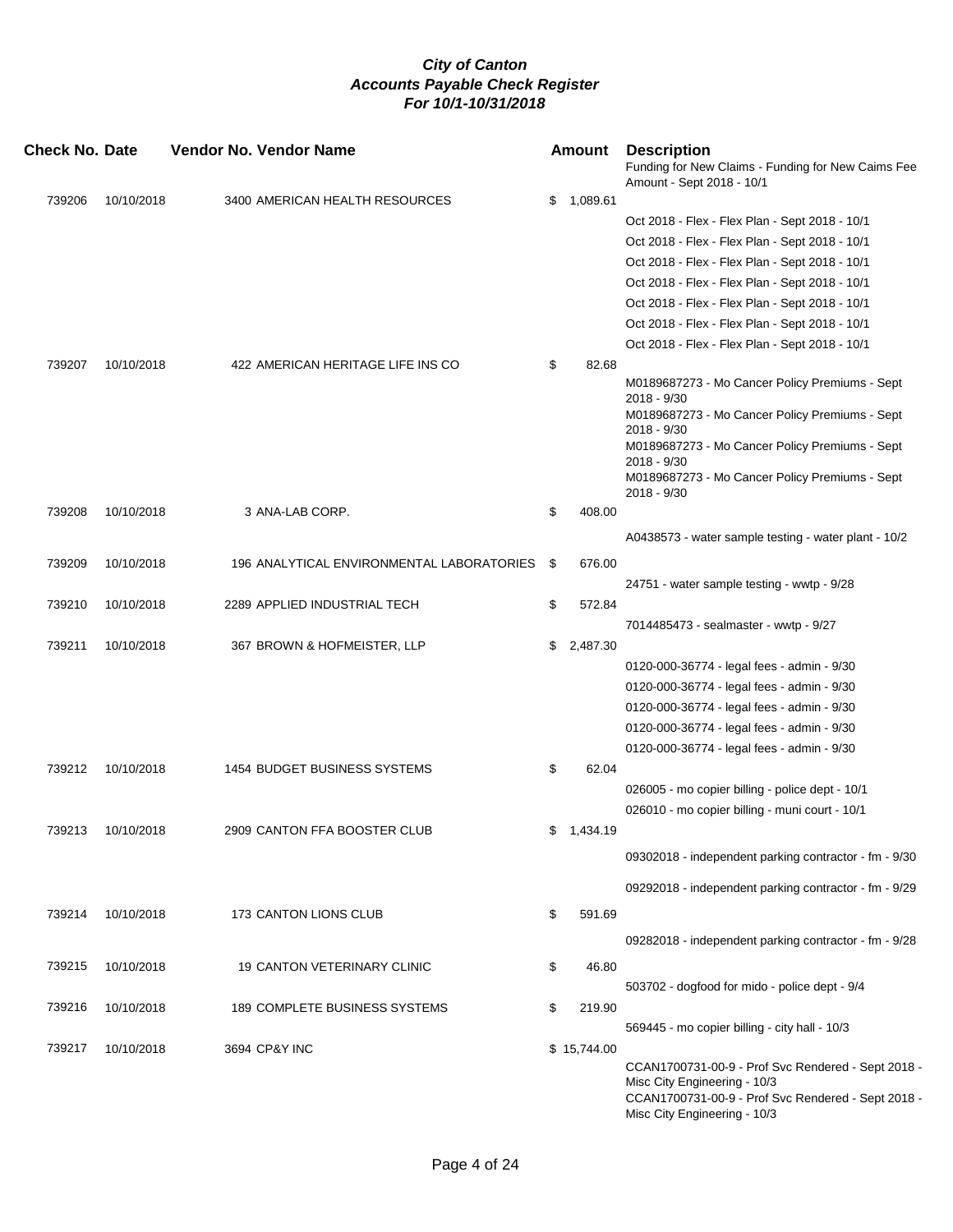| Check No. Date |            | <b>Vendor No. Vendor Name</b>           | Amount         | <b>Description</b><br>CCAN1800166.00-6 - 2018 Water Rights Permit Ph 1 -<br>Sept 2018 - Prof Svc - 10/3 |
|----------------|------------|-----------------------------------------|----------------|---------------------------------------------------------------------------------------------------------|
| 739218         | 10/10/2018 | 3560 DEARBORN NATIONAL LIFE INS COMPANY | \$2,363.69     |                                                                                                         |
|                |            |                                         |                | F019243-1 - October 2018 - mo life and vision insurance                                                 |
|                |            |                                         |                | premiums - Oct 2018 - 10/1                                                                              |
|                |            |                                         |                | F019243-1 - October 2018 - mo life and vision insurance                                                 |
|                |            |                                         |                | premiums - Oct 2018 - 10/1                                                                              |
|                |            |                                         |                | F019243-1 - October 2018 - mo life and vision insurance<br>premiums - Oct 2018 - 10/1                   |
|                |            |                                         |                | F019243-1 - October 2018 - mo life and vision insurance                                                 |
|                |            |                                         |                | premiums - Oct 2018 - 10/1                                                                              |
|                |            |                                         |                | F019243-1 - October 2018 - mo life and vision insurance                                                 |
|                |            |                                         |                | premiums - Oct 2018 - 10/1                                                                              |
|                |            |                                         |                | F019243-1 - October 2018 - mo life and vision insurance                                                 |
|                |            |                                         |                | premiums - Oct 2018 - 10/1                                                                              |
|                |            |                                         |                | F019243-1 - October 2018 - mo life and vision insurance<br>premiums - Oct 2018 - 10/1                   |
|                |            |                                         |                | F019243-1 - October 2018 - mo life and vision insurance                                                 |
|                |            |                                         |                | premiums - Oct 2018 - 10/1                                                                              |
|                |            |                                         |                | F019243-1 - October 2018 - mo life and vision insurance                                                 |
|                |            |                                         |                | premiums - Oct 2018 - 10/1                                                                              |
|                |            |                                         |                | F019243-1 - October 2018 - mo life and vision insurance                                                 |
|                |            |                                         |                | premiums - Oct 2018 - 10/1<br>F019243-1 - October 2018 - mo life and vision insurance                   |
|                |            |                                         |                | premiums - Oct 2018 - 10/1                                                                              |
|                |            |                                         |                | F019243-1 - October 2018 - mo life and vision insurance                                                 |
|                |            |                                         |                | premiums - Oct 2018 - 10/1                                                                              |
|                |            |                                         |                | F019243-1 - October 2018 - mo life and vision insurance                                                 |
|                |            |                                         |                | premiums - Oct 2018 - 10/1                                                                              |
|                |            |                                         |                | F019243-1 - October 2018 - mo life and vision insurance<br>premiums - Oct 2018 - 10/1                   |
|                |            |                                         |                | F019243-1 - October 2018 - mo life and vision insurance                                                 |
|                |            |                                         |                | premiums - Oct 2018 - 10/1                                                                              |
|                |            |                                         |                | F019243-1 - October 2018 - mo life and vision insurance                                                 |
|                |            |                                         |                | premiums - Oct 2018 - 10/1                                                                              |
|                |            |                                         |                | F019243-1 - October 2018 - mo life and vision insurance                                                 |
|                |            |                                         |                | premiums - Oct 2018 - 10/1<br>F019243-1 - October 2018 - mo life and vision insurance                   |
|                |            |                                         |                | premiums - Oct 2018 - 10/1                                                                              |
|                |            |                                         |                | F019243-1 - October 2018 - mo life and vision insurance                                                 |
|                |            |                                         |                | premiums - Oct 2018 - 10/1                                                                              |
|                |            |                                         |                | F019243-1 - October 2018 - mo life and vision insurance                                                 |
|                |            |                                         |                | premiums - Oct 2018 - 10/1                                                                              |
|                |            |                                         |                | F019243-1 - October 2018 - mo life and vision insurance<br>premiums - Oct 2018 - 10/1                   |
|                |            |                                         |                | F019243-1 - October 2018 - mo life and vision insurance                                                 |
|                |            |                                         |                | premiums - Oct 2018 - 10/1                                                                              |
|                |            |                                         |                | F019243-1 - October 2018 - mo life and vision insurance                                                 |
|                |            |                                         |                | premiums - Oct 2018 - 10/1                                                                              |
|                |            |                                         |                | F019243-1 - October 2018 - mo life and vision insurance                                                 |
| 739219         |            |                                         |                | premiums - Oct 2018 - 10/1                                                                              |
|                | 10/10/2018 | 3791 DEEN KUBOTA LLC                    | \$<br>41.80    |                                                                                                         |
|                |            |                                         |                | 1024631 - chain saw chain - streets - 9/13                                                              |
| 739220         | 10/10/2018 | 32 DPC INDUSTRIES, INC.                 | \$<br>1,098.74 |                                                                                                         |
|                |            |                                         |                | 797002813-18 - Chlorine, 150# cyl - Water Plant - 9/25                                                  |
| 739221         | 10/10/2018 | 319 EAGER BEAVER                        | \$<br>975.00   |                                                                                                         |
|                |            |                                         |                | 858909 - tree removal and haul off - Billy st park - 10/8                                               |
| 739222         | 10/10/2018 | 133 EAGLE LABS, INC.                    | \$2,932.00     |                                                                                                         |
|                |            |                                         |                |                                                                                                         |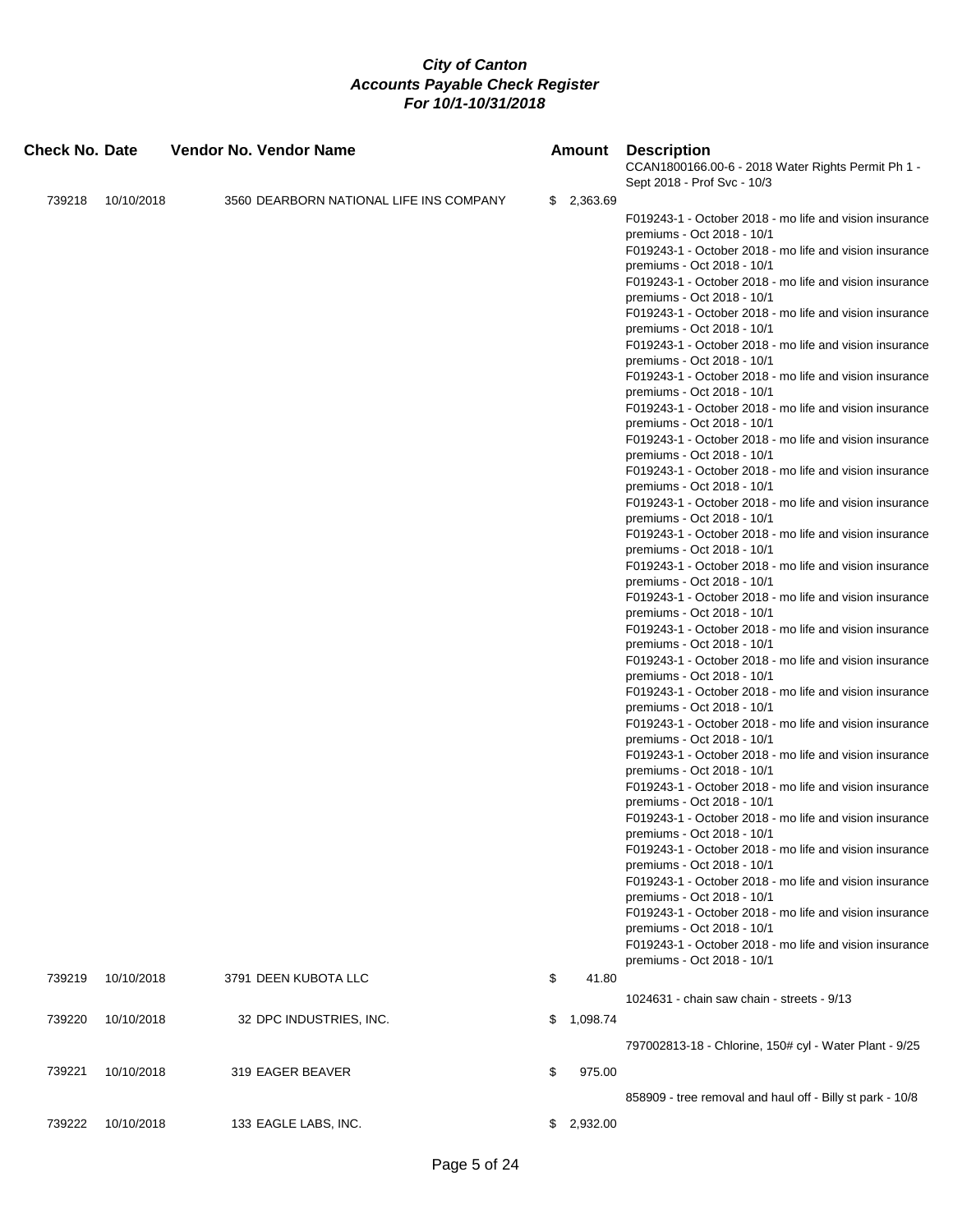| <b>Check No. Date</b> |            | <b>Vendor No. Vendor Name</b>   |                | <b>Amount Description</b><br>29608 - Chemfloc 760 - WWTP - 9/17                                                                                                                                                                                                                                                                                                                                                                                                                                                                                                                                                                                                                                                                                                               |
|-----------------------|------------|---------------------------------|----------------|-------------------------------------------------------------------------------------------------------------------------------------------------------------------------------------------------------------------------------------------------------------------------------------------------------------------------------------------------------------------------------------------------------------------------------------------------------------------------------------------------------------------------------------------------------------------------------------------------------------------------------------------------------------------------------------------------------------------------------------------------------------------------------|
| 739223                | 10/10/2018 | 3716 EAST TEXAS ALARM           | \$<br>48.50    |                                                                                                                                                                                                                                                                                                                                                                                                                                                                                                                                                                                                                                                                                                                                                                               |
|                       |            |                                 |                | 1104917 - mo alarm monitoring - comm bldg - 10/1                                                                                                                                                                                                                                                                                                                                                                                                                                                                                                                                                                                                                                                                                                                              |
| 739224                | 10/10/2018 | 440 EAST TEXAS COUNCIL OF GOVTS | \$<br>2,405.20 | CANTONDBM-FY19 - Annual Agreement for 911<br>Addressing - Database Maintenance FY 2019 - City Hall                                                                                                                                                                                                                                                                                                                                                                                                                                                                                                                                                                                                                                                                            |
|                       |            |                                 |                | $-8/1$                                                                                                                                                                                                                                                                                                                                                                                                                                                                                                                                                                                                                                                                                                                                                                        |
| 739225                | 10/10/2018 | 1013 E-SOFTSYS LLC              | \$<br>710.00   | 40216 - booth tracker monthly support - fm - 9/30                                                                                                                                                                                                                                                                                                                                                                                                                                                                                                                                                                                                                                                                                                                             |
| 739226                |            |                                 |                |                                                                                                                                                                                                                                                                                                                                                                                                                                                                                                                                                                                                                                                                                                                                                                               |
|                       | 10/10/2018 | 3276 FERGUSON WATERWORKS        | \$<br>1,403.08 | 0978605 - water line repair clamps - utilities - 9/27                                                                                                                                                                                                                                                                                                                                                                                                                                                                                                                                                                                                                                                                                                                         |
| 739227                | 10/10/2018 | 3489 FRONTIER                   | \$<br>553.40   |                                                                                                                                                                                                                                                                                                                                                                                                                                                                                                                                                                                                                                                                                                                                                                               |
|                       |            |                                 |                | 10/18-903-567-0986-093004-5 - mo phone svc -<br>blackwell house - 9/16<br>10/18-903-567-6686-012684-5 - mo phone svc - sr citzn<br>bldg - 9/16<br>10/18-903-567-2152-041212-5 - mo phone svc - port<br>line - $fm - 9/16$<br>10/18-210-016-6376-031413-5 - mo phone svc - dry<br>loop line - water plant - 9/16<br>10/18-210-030-4284-090696-5 - mo phone svc - data<br>line - $fm - 9/16$<br>10/18-210-022-8874-123083-5 - mo phone svc -<br>emergency alert - fm - 9/16<br>10/18-210-022-8875-060280-5 - mo phone svc - data<br>lines - $fm - 9/16$<br>10/18-903-567-2920-042011-5 - mo phone svc - cc<br>machine - fm - 9/16<br>10/18-903-567-0319-062106-5 - mo phone svc - plaza<br>museum - 9/16<br>10/18-903-567-1191-070913-5 - mo fax line svc - fire<br>dept - 10/1 |
| 739228                | 10/10/2018 | 2908 GRACE FAMILY CHURCH        | \$<br>286.38   | 09272018 - independent parking contractor - fm - 9/27                                                                                                                                                                                                                                                                                                                                                                                                                                                                                                                                                                                                                                                                                                                         |
| 739229                | 10/10/2018 | 891 GT DISTRIBUTORS INC.        | \$<br>96.98    |                                                                                                                                                                                                                                                                                                                                                                                                                                                                                                                                                                                                                                                                                                                                                                               |
|                       |            |                                 |                | INV0678312 - uniforms - police dept - 9/28                                                                                                                                                                                                                                                                                                                                                                                                                                                                                                                                                                                                                                                                                                                                    |
| 739230                | 10/10/2018 | 2709 HBC BUILDING CENTER        | \$<br>8.18     |                                                                                                                                                                                                                                                                                                                                                                                                                                                                                                                                                                                                                                                                                                                                                                               |
|                       |            |                                 |                | 40368 - dril bit - hardware - grey restroom -fm - 9/6                                                                                                                                                                                                                                                                                                                                                                                                                                                                                                                                                                                                                                                                                                                         |
| 739231                | 10/10/2018 | 1671 HEALTH CARE SERVICE CORP   | \$38,053.93    | 40856 - 3 wire duplex recpt - fire dept - 9/29                                                                                                                                                                                                                                                                                                                                                                                                                                                                                                                                                                                                                                                                                                                                |
|                       |            |                                 |                | 0000371433- Oct 2018 - BCBS mo Health and Dental<br>Ins Premiums - Oct 2018 - 10/1<br>0000371433- Oct 2018 - BCBS mo Health and Dental<br>Ins Premiums - Oct 2018 - 10/1<br>0000371433- Oct 2018 - BCBS mo Health and Dental<br>Ins Premiums - Oct 2018 - 10/1<br>0000371433- Oct 2018 - BCBS mo Health and Dental<br>Ins Premiums - Oct 2018 - 10/1<br>0000371433- Oct 2018 - BCBS mo Health and Dental<br>Ins Premiums - Oct 2018 - 10/1<br>0000371433- Oct 2018 - BCBS mo Health and Dental<br>Ins Premiums - Oct 2018 - 10/1<br>0000371433- Oct 2018 - BCBS mo Health and Dental<br>Ins Premiums - Oct 2018 - 10/1                                                                                                                                                        |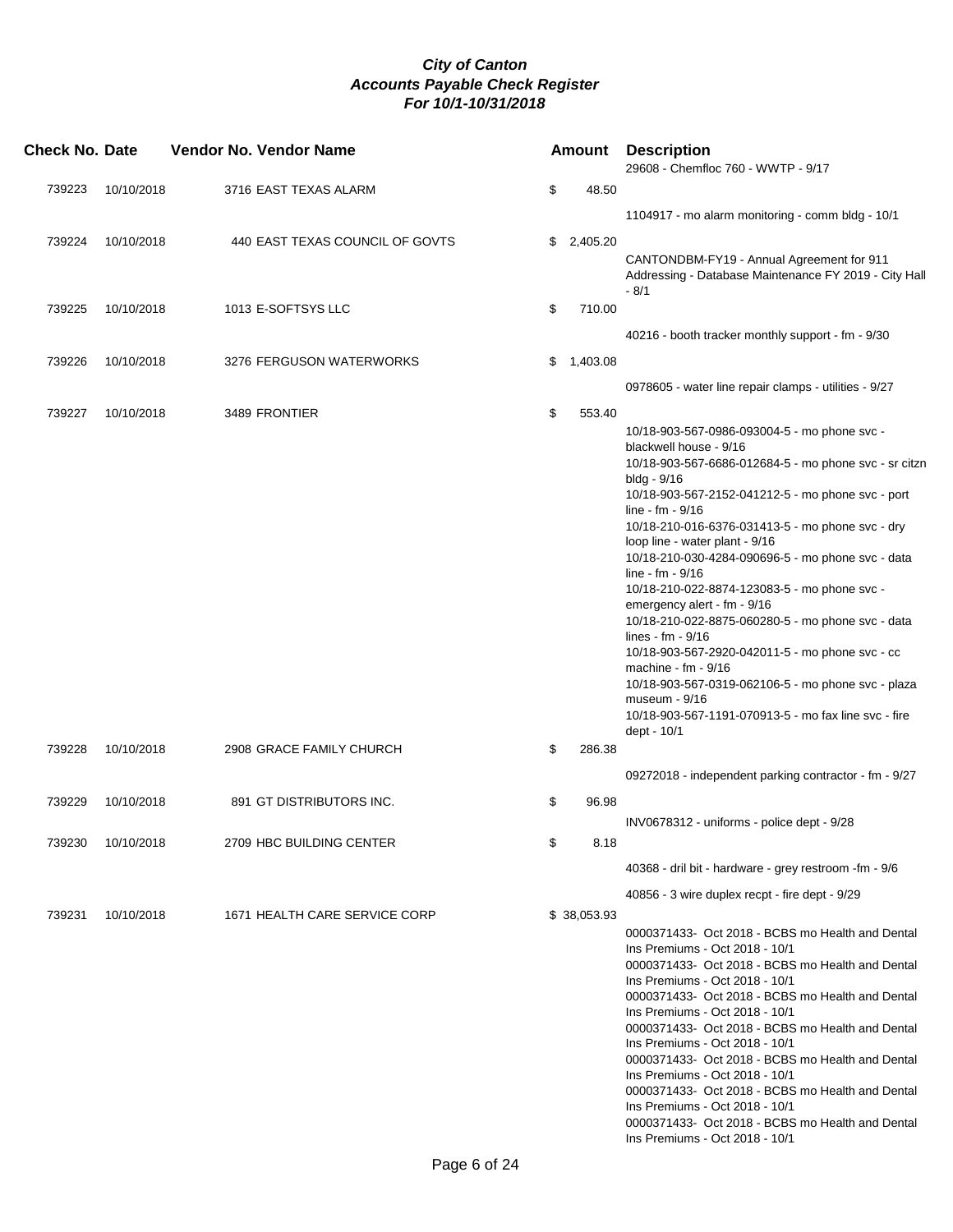| Check No. Date |            | <b>Vendor No. Vendor Name</b>   | Amount       | <b>Description</b><br>0000371433- Oct 2018 - BCBS mo Health and Dental<br>Ins Premiums - Oct 2018 - 10/1<br>0000371433- Oct 2018 - BCBS mo Health and Dental<br>Ins Premiums - Oct 2018 - 10/1<br>0000371433- Oct 2018 - BCBS mo Health and Dental<br>Ins Premiums - Oct 2018 - 10/1<br>0000371433- Oct 2018 - BCBS mo Health and Dental<br>Ins Premiums - Oct 2018 - 10/1<br>0000371433- Oct 2018 - BCBS mo Health and Dental<br>Ins Premiums - Oct 2018 - 10/1<br>0000371433- Oct 2018 - BCBS mo Health and Dental<br>Ins Premiums - Oct 2018 - 10/1<br>0000371433- Oct 2018 - BCBS mo Health and Dental<br>Ins Premiums - Oct 2018 - 10/1<br>0000371433- Oct 2018 - BCBS mo Health and Dental<br>Ins Premiums - Oct 2018 - 10/1<br>0000371433- Oct 2018 - BCBS mo Health and Dental<br>Ins Premiums - Oct 2018 - 10/1<br>0000371433- Oct 2018 - BCBS mo Health and Dental<br>Ins Premiums - Oct 2018 - 10/1<br>0000371433- Oct 2018 - BCBS mo Health and Dental<br>Ins Premiums - Oct 2018 - 10/1<br>0000371433- Oct 2018 - BCBS mo Health and Dental<br>Ins Premiums - Oct 2018 - 10/1<br>0000371433- Oct 2018 - BCBS mo Health and Dental<br>Ins Premiums - Oct 2018 - 10/1<br>0000371433- Oct 2018 - BCBS mo Health and Dental<br>Ins Premiums - Oct 2018 - 10/1<br>0000371433- Oct 2018 - BCBS mo Health and Dental<br>Ins Premiums - Oct 2018 - 10/1<br>0000371433- Oct 2018 - BCBS mo Health and Dental<br>Ins Premiums - Oct 2018 - 10/1<br>0000371433- Oct 2018 - BCBS mo Health and Dental<br>Ins Premiums - Oct 2018 - 10/1<br>0000371433- Oct 2018 - BCBS mo Health and Dental<br>Ins Premiums - Oct 2018 - 10/1<br>0000371433- Oct 2018 - BCBS mo Health and Dental |
|----------------|------------|---------------------------------|--------------|------------------------------------------------------------------------------------------------------------------------------------------------------------------------------------------------------------------------------------------------------------------------------------------------------------------------------------------------------------------------------------------------------------------------------------------------------------------------------------------------------------------------------------------------------------------------------------------------------------------------------------------------------------------------------------------------------------------------------------------------------------------------------------------------------------------------------------------------------------------------------------------------------------------------------------------------------------------------------------------------------------------------------------------------------------------------------------------------------------------------------------------------------------------------------------------------------------------------------------------------------------------------------------------------------------------------------------------------------------------------------------------------------------------------------------------------------------------------------------------------------------------------------------------------------------------------------------------------------------------------------------------------------------------------------------|
|                |            |                                 |              | Ins Premiums - Oct 2018 - 10/1<br>0000371433- Oct 2018 - BCBS mo Health and Dental                                                                                                                                                                                                                                                                                                                                                                                                                                                                                                                                                                                                                                                                                                                                                                                                                                                                                                                                                                                                                                                                                                                                                                                                                                                                                                                                                                                                                                                                                                                                                                                                 |
|                |            |                                 |              | Ins Premiums - Oct 2018 - 10/1<br>0000371433- Oct 2018 - BCBS mo Health and Dental<br>Ins Premiums - Oct 2018 - 10/1<br>0000371433- Oct 2018 - BCBS mo Health and Dental<br>Ins Premiums - Oct 2018 - 10/1                                                                                                                                                                                                                                                                                                                                                                                                                                                                                                                                                                                                                                                                                                                                                                                                                                                                                                                                                                                                                                                                                                                                                                                                                                                                                                                                                                                                                                                                         |
| 739232         | 10/10/2018 | 1671 HEALTH CARE SERVICE CORP   | \$<br>627.82 | 00000021758 - BCBS Mo Cobra Insurance Premium -<br>October 2018 - Linda Boston - 10/1                                                                                                                                                                                                                                                                                                                                                                                                                                                                                                                                                                                                                                                                                                                                                                                                                                                                                                                                                                                                                                                                                                                                                                                                                                                                                                                                                                                                                                                                                                                                                                                              |
| 739233         | 10/10/2018 | 3103 KIMBERLY KROHA             | \$<br>90.00  |                                                                                                                                                                                                                                                                                                                                                                                                                                                                                                                                                                                                                                                                                                                                                                                                                                                                                                                                                                                                                                                                                                                                                                                                                                                                                                                                                                                                                                                                                                                                                                                                                                                                                    |
|                |            |                                 |              | 1010 - prof svc - consulting utility billing - utilities - 10/8                                                                                                                                                                                                                                                                                                                                                                                                                                                                                                                                                                                                                                                                                                                                                                                                                                                                                                                                                                                                                                                                                                                                                                                                                                                                                                                                                                                                                                                                                                                                                                                                                    |
| 739234         | 10/10/2018 | 3836 LA BANDA, LLC              | \$50,653.44  | 10092018 - 2018 Sewer and Water System<br>Improvements - Downtown Square - Pay Req No 1 -<br>10/9                                                                                                                                                                                                                                                                                                                                                                                                                                                                                                                                                                                                                                                                                                                                                                                                                                                                                                                                                                                                                                                                                                                                                                                                                                                                                                                                                                                                                                                                                                                                                                                  |
| 739235         | 10/10/2018 | 700 LAW ENFORCEMENT SYSTEMS INC | \$<br>137.00 | 204274 - traffic tickets with warnnings - police dept -<br>9/27                                                                                                                                                                                                                                                                                                                                                                                                                                                                                                                                                                                                                                                                                                                                                                                                                                                                                                                                                                                                                                                                                                                                                                                                                                                                                                                                                                                                                                                                                                                                                                                                                    |
| 739236         | 10/10/2018 | 2817 LEON'S SIGNS               | \$<br>972.51 | SC10051 - repaired lighting fixtures at civic center and<br>ems bldg - fm - 10/1                                                                                                                                                                                                                                                                                                                                                                                                                                                                                                                                                                                                                                                                                                                                                                                                                                                                                                                                                                                                                                                                                                                                                                                                                                                                                                                                                                                                                                                                                                                                                                                                   |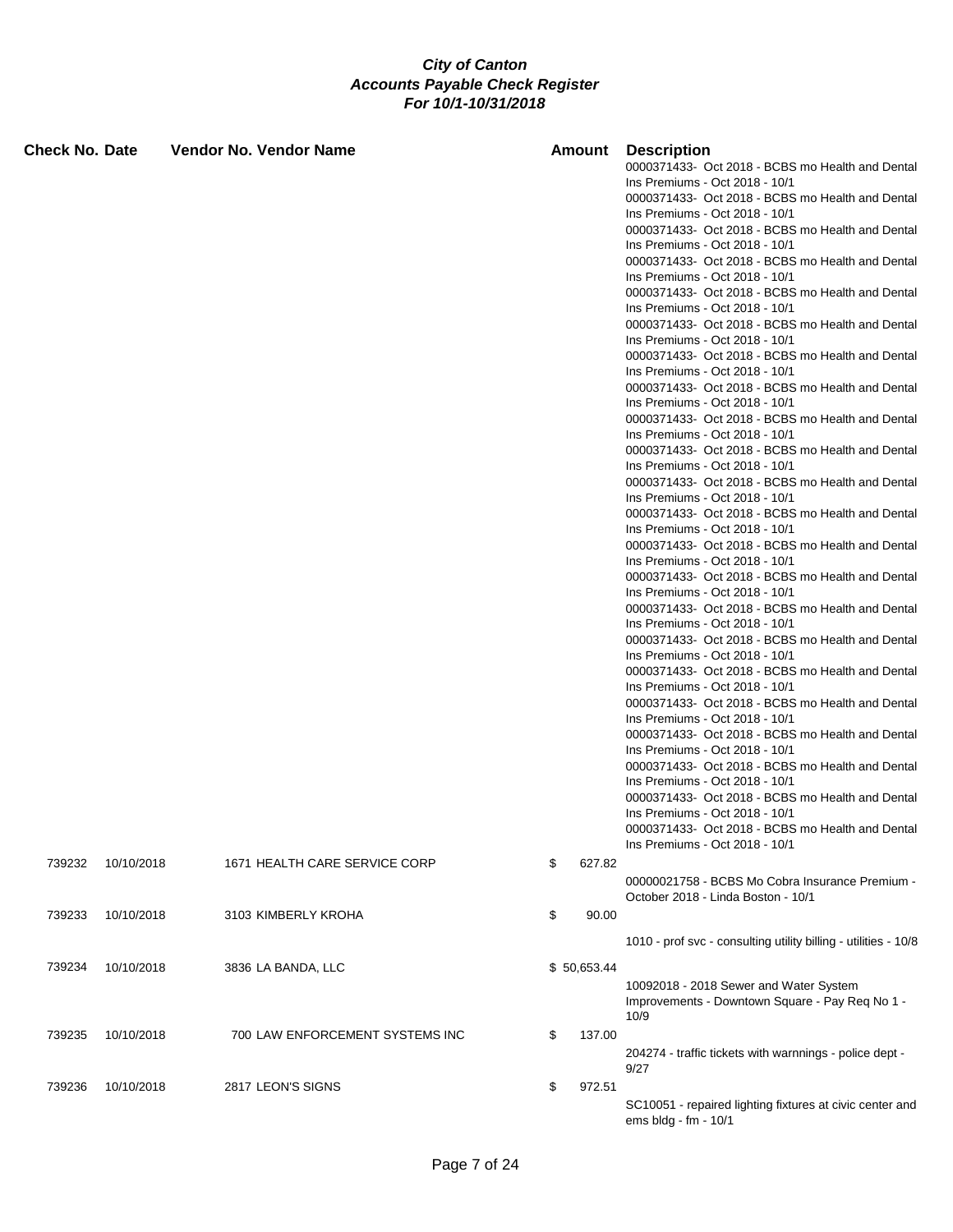| <b>Check No. Date</b> |            |  | <b>Vendor No. Vendor Name</b>      |              | <b>Amount Description</b>                                                                |
|-----------------------|------------|--|------------------------------------|--------------|------------------------------------------------------------------------------------------|
| 739237                | 10/10/2018 |  | 949 LEWIS CHEVROLET                | \$<br>37.03  |                                                                                          |
|                       |            |  |                                    |              | 58269 - unit pd 12 - transmission cable - police dept -<br>10/1                          |
| 739238                | 10/10/2018 |  | 3795 LONGVIEW BRIDGE AND ROAD, LTD | \$37,826.10  |                                                                                          |
|                       |            |  |                                    |              | 10092018 - 2017 Road Improvements - Goshen Street -<br>Pay Req No 4 - 10/9               |
| 739239                | 10/10/2018 |  | 3604 NEW BENEFITS, LTD             | \$<br>640.98 |                                                                                          |
|                       |            |  |                                    |              | BENIES1410-614560 - Fresh Benies Membership Dues -<br>Period Ending Sept 30, 2018 - 10/1 |
|                       |            |  |                                    |              | BENIES1410-614560 - Fresh Benies Membership Dues -<br>Period Ending Sept 30, 2018 - 10/1 |
|                       |            |  |                                    |              | BENIES1410-614560 - Fresh Benies Membership Dues -<br>Period Ending Sept 30, 2018 - 10/1 |
|                       |            |  |                                    |              | BENIES1410-614560 - Fresh Benies Membership Dues -<br>Period Ending Sept 30, 2018 - 10/1 |
|                       |            |  |                                    |              | BENIES1410-614560 - Fresh Benies Membership Dues -<br>Period Ending Sept 30, 2018 - 10/1 |
|                       |            |  |                                    |              | BENIES1410-614560 - Fresh Benies Membership Dues -<br>Period Ending Sept 30, 2018 - 10/1 |
|                       |            |  |                                    |              | BENIES1410-614560 - Fresh Benies Membership Dues -<br>Period Ending Sept 30, 2018 - 10/1 |
|                       |            |  |                                    |              | BENIES1410-614560 - Fresh Benies Membership Dues -<br>Period Ending Sept 30, 2018 - 10/1 |
|                       |            |  |                                    |              | BENIES1410-614560 - Fresh Benies Membership Dues -<br>Period Ending Sept 30, 2018 - 10/1 |
|                       |            |  |                                    |              | BENIES1410-614560 - Fresh Benies Membership Dues -<br>Period Ending Sept 30, 2018 - 10/1 |
|                       |            |  |                                    |              | BENIES1410-614560 - Fresh Benies Membership Dues -<br>Period Ending Sept 30, 2018 - 10/1 |
|                       |            |  |                                    |              | BENIES1410-614560 - Fresh Benies Membership Dues -<br>Period Ending Sept 30, 2018 - 10/1 |
|                       |            |  |                                    |              | BENIES1410-614560 - Fresh Benies Membership Dues -<br>Period Ending Sept 30, 2018 - 10/1 |
|                       |            |  |                                    |              | BENIES1410-614560 - Fresh Benies Membership Dues -<br>Period Ending Sept 30, 2018 - 10/1 |
|                       |            |  |                                    |              | BENIES1410-614560 - Fresh Benies Membership Dues -<br>Period Ending Sept 30, 2018 - 10/1 |
| 739240                | 10/10/2018 |  | 294 O'REILLY AUTOMOTIVE INC.       | \$<br>380.83 |                                                                                          |
|                       |            |  |                                    |              | 0891-382207 - battery charger - police dept - 8/30                                       |
|                       |            |  |                                    |              | 0891-387998 - shifter cable - stock - police dept - 9/28                                 |
|                       |            |  |                                    |              | 0891-384814 - control arm assembly - police dept - 9/12                                  |

0891-383955 - unit 104 - coil - utilities - 9/7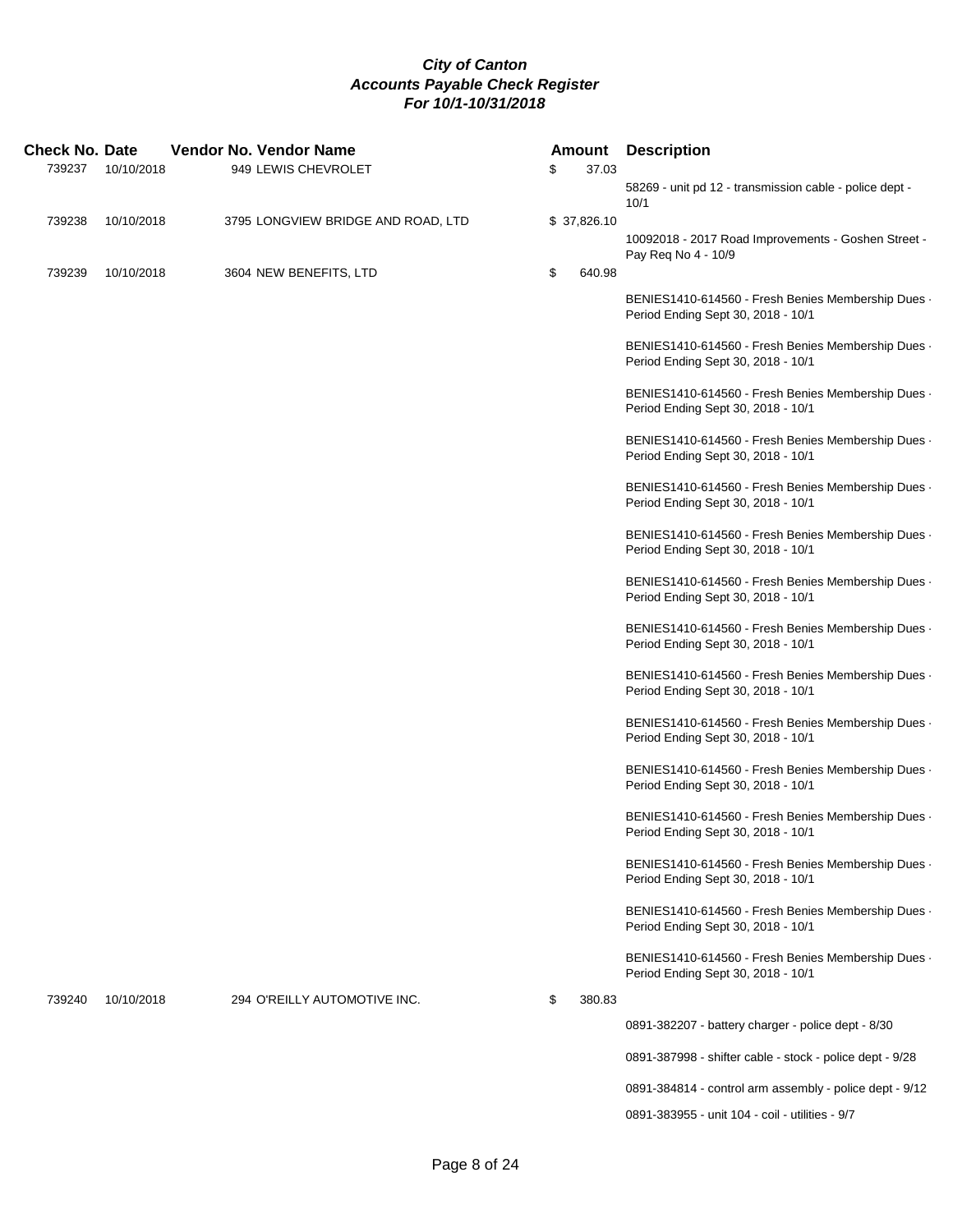| <b>Check No. Date</b> |            | <b>Vendor No. Vendor Name</b>       | <b>Amount</b>  | <b>Description</b>                                                                                                         |
|-----------------------|------------|-------------------------------------|----------------|----------------------------------------------------------------------------------------------------------------------------|
|                       |            |                                     |                | 0891-383947 - unit 104 - spark plugs - utilities - 9/7                                                                     |
|                       |            |                                     |                | 0891-385280 - unit 14 - starter - water plant - 9/14                                                                       |
|                       |            |                                     |                | 0891-385286 - warranty return - unit 14 - starter - - core<br>return - air plug - water plant - 9/14                       |
|                       |            |                                     |                | 0891-385201 - circuit breaker - fire dept - 9/13                                                                           |
| 739241                | 10/10/2018 | 3036 ORKIN PEST CONTROL             | \$<br>412.09   |                                                                                                                            |
|                       |            |                                     |                | 32121458 - orkin mo pest control stmt - TC 4 Food<br>Court - 9/26                                                          |
|                       |            |                                     |                | 174812738 - orkin mo pest control stmt - fire dept - 9/26                                                                  |
|                       |            |                                     |                | 174811945 - orkin mo pest control stmt - sr citzn bldg -<br>9/26<br>174812737 - orkin mo pest control stmt - police dept - |
|                       |            |                                     |                | 9/26<br>174812160 - orkin mo pest control stmt - new city hall -<br>9/26                                                   |
|                       |            |                                     |                | 174811964 - orkin mo pest control stmt - plaza museum<br>$-9/26$<br>175925541 - orkin mo pest control stmt - blackwell     |
|                       |            |                                     |                | house - 9/26<br>174812762 - orkin mo pest control stmt - log cabin -                                                       |
|                       |            |                                     |                | 9/26<br>174812739 - orkin mo pest control stmt - civic center -                                                            |
| 739242                | 10/10/2018 | 2663 OVERHEAD DOOR COMPANY OF TYLER | \$<br>487.13   | 9/26                                                                                                                       |
|                       |            |                                     |                | 0367592-IN - overhead door repair - fire dept - 10/2                                                                       |
| 739243                | 10/10/2018 | 2936 PEOPLES                        | \$<br>3,928.89 |                                                                                                                            |
|                       |            |                                     |                | 10/18-0010451101 - mo internet svc - 10/1                                                                                  |
|                       |            |                                     |                | 10/18-0010451101 - mo internet svc - 10/1                                                                                  |
|                       |            |                                     |                | 10/18-0010451101 - mo internet svc - 10/1                                                                                  |
|                       |            |                                     |                | 10/18-0010451101 - mo internet svc - 10/1                                                                                  |
|                       |            |                                     |                | 10/18-0010451101 - mo internet svc - 10/1                                                                                  |
|                       |            |                                     |                | 10/18-0010451101 - mo internet svc - 10/1                                                                                  |
|                       |            |                                     |                | 10/18-0010451101 - mo internet svc - 10/1                                                                                  |
|                       |            |                                     |                | 10/18-0010451101 - mo internet svc - 10/1                                                                                  |
|                       |            |                                     |                |                                                                                                                            |
|                       |            |                                     |                | 10/18-0010451101 - mo internet svc - 10/1                                                                                  |
|                       |            |                                     |                | 10/18-0010451101 - mo internet svc - 10/1                                                                                  |
|                       |            |                                     |                | 10/18-0010672601 - mo internet svc - fire dept - 10/1                                                                      |
|                       |            |                                     |                | 10/18-0010451101 - mo internet svc - 10/1                                                                                  |
| 739244                | 10/10/2018 | 84 POSTMASTER                       | \$<br>500.00   |                                                                                                                            |
|                       |            |                                     |                | 10012018 - Permit #171 - Postage Replenishment -<br>Bulk Mail - City Hall - 10/1                                           |
| 739245                | 10/10/2018 | 572 PUMPS AND CONTROLS              | \$<br>491.46   |                                                                                                                            |
|                       |            |                                     |                | R011575 - valve repair - water plant - 9/25                                                                                |
| 739246                | 10/10/2018 | 3755 RUDD ALARMS                    | \$<br>70.00    | 18607 - Mo Fire Alarm Monitoring - Oct 2018 - City Hall -                                                                  |
|                       |            |                                     |                | 10/1<br>18527 - Mo Security Alarm Monitoring - Oct 2018 - City<br>Hall - 10/1                                              |
| 739247                | 10/10/2018 | 2157 SANITATION SOLUTIONS           | \$52,066.92    |                                                                                                                            |
|                       |            |                                     |                | 89X00320 - Sanitation Solution Mo Stmt - 9/30                                                                              |
|                       |            |                                     |                | 89X00320 - Sanitation Solution Mo Stmt - 9/30                                                                              |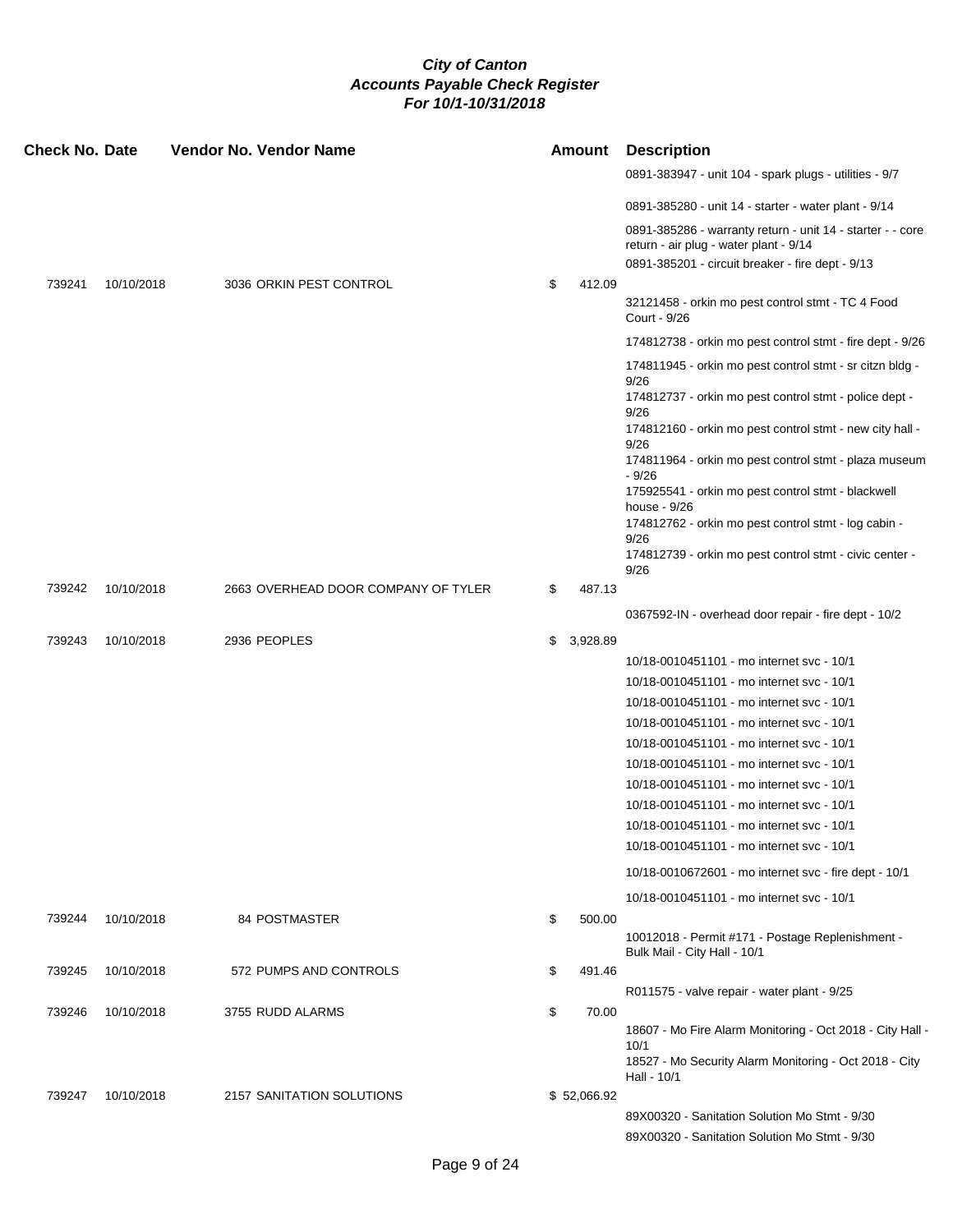| 89X00320 - Sanitation Solution Mo Stmt - 9/30<br>89X00320 - Sanitation Solution Mo Stmt - 9/30<br>89X00320 - Sanitation Solution Mo Stmt - 9/30<br>89X00320 - Sanitation Solution Mo Stmt - 9/30<br>89X00320 - Sanitation Solution Mo Stmt - 9/30<br>89X00320 - Sanitation Solution Mo Stmt - 9/30<br>89X00320 - Sanitation Solution Mo Stmt - 9/30<br>89X00320 - Sanitation Solution Mo Stmt - 9/30<br>89X00320 - Sanitation Solution Mo Stmt - 9/30<br>89X00320 - Sanitation Solution Mo Stmt - 9/30<br>89X00320 - Sanitation Solution Mo Stmt - 9/30<br>89X00320 - Sanitation Solution Mo Stmt - 9/30<br>89X00320 - Sanitation Solution Mo Stmt - 9/30<br>89X00320 - Sanitation Solution Mo Stmt - 9/30<br>89X00320 - Sanitation Solution Mo Stmt - 9/30<br>89X00320 - Sanitation Solution Mo Stmt - 9/30<br>739248<br>10/10/2018<br>394 SIERRA PACKAGING, INC<br>3,994.02<br>\$<br>158443 - Restroom Supplies - FM - 10/4<br><b>66 SITE SANITATION SERVICE</b><br>\$<br>630.00<br>739249<br>10/10/2018<br>100-10/18 - portable toilet rental - fm - cyra - parks - oct<br>$2018 - 10/3$<br>100-10/18 - portable toilet rental - fm - cyra - parks - oct<br>$2018 - 10/3$<br>100-10/18 - portable toilet rental - fm - cyra - parks - oct<br>$2018 - 10/3$<br>100-10/18 - portable toilet rental - fm - cyra - parks - oct<br>$2018 - 10/3$<br>739250<br>10/10/2018<br>3778 STEVE EPPERSON<br>\$<br>700.00<br>694607 - beaver removal - old city lake - 10/4<br>739251<br>10/10/2018<br>2468 SYSLOGIC TECHNOLOGY SERVICES<br>\$<br>562.50<br>22467 - asyst updates - city hall - 10/2<br>22472 - setup 2 new computers - city hall - 10/2<br>739252<br>10/10/2018<br>3832 TERI PRUITT<br>\$<br>396.66<br>10092018 - per diem and mileage - galveston 10/24- |  |
|----------------------------------------------------------------------------------------------------------------------------------------------------------------------------------------------------------------------------------------------------------------------------------------------------------------------------------------------------------------------------------------------------------------------------------------------------------------------------------------------------------------------------------------------------------------------------------------------------------------------------------------------------------------------------------------------------------------------------------------------------------------------------------------------------------------------------------------------------------------------------------------------------------------------------------------------------------------------------------------------------------------------------------------------------------------------------------------------------------------------------------------------------------------------------------------------------------------------------------------------------------------------------------------------------------------------------------------------------------------------------------------------------------------------------------------------------------------------------------------------------------------------------------------------------------------------------------------------------------------------------------------------------------------------------------------------------------------------------------------------------------------|--|
|                                                                                                                                                                                                                                                                                                                                                                                                                                                                                                                                                                                                                                                                                                                                                                                                                                                                                                                                                                                                                                                                                                                                                                                                                                                                                                                                                                                                                                                                                                                                                                                                                                                                                                                                                                |  |
|                                                                                                                                                                                                                                                                                                                                                                                                                                                                                                                                                                                                                                                                                                                                                                                                                                                                                                                                                                                                                                                                                                                                                                                                                                                                                                                                                                                                                                                                                                                                                                                                                                                                                                                                                                |  |
|                                                                                                                                                                                                                                                                                                                                                                                                                                                                                                                                                                                                                                                                                                                                                                                                                                                                                                                                                                                                                                                                                                                                                                                                                                                                                                                                                                                                                                                                                                                                                                                                                                                                                                                                                                |  |
|                                                                                                                                                                                                                                                                                                                                                                                                                                                                                                                                                                                                                                                                                                                                                                                                                                                                                                                                                                                                                                                                                                                                                                                                                                                                                                                                                                                                                                                                                                                                                                                                                                                                                                                                                                |  |
|                                                                                                                                                                                                                                                                                                                                                                                                                                                                                                                                                                                                                                                                                                                                                                                                                                                                                                                                                                                                                                                                                                                                                                                                                                                                                                                                                                                                                                                                                                                                                                                                                                                                                                                                                                |  |
|                                                                                                                                                                                                                                                                                                                                                                                                                                                                                                                                                                                                                                                                                                                                                                                                                                                                                                                                                                                                                                                                                                                                                                                                                                                                                                                                                                                                                                                                                                                                                                                                                                                                                                                                                                |  |
|                                                                                                                                                                                                                                                                                                                                                                                                                                                                                                                                                                                                                                                                                                                                                                                                                                                                                                                                                                                                                                                                                                                                                                                                                                                                                                                                                                                                                                                                                                                                                                                                                                                                                                                                                                |  |
|                                                                                                                                                                                                                                                                                                                                                                                                                                                                                                                                                                                                                                                                                                                                                                                                                                                                                                                                                                                                                                                                                                                                                                                                                                                                                                                                                                                                                                                                                                                                                                                                                                                                                                                                                                |  |
|                                                                                                                                                                                                                                                                                                                                                                                                                                                                                                                                                                                                                                                                                                                                                                                                                                                                                                                                                                                                                                                                                                                                                                                                                                                                                                                                                                                                                                                                                                                                                                                                                                                                                                                                                                |  |
|                                                                                                                                                                                                                                                                                                                                                                                                                                                                                                                                                                                                                                                                                                                                                                                                                                                                                                                                                                                                                                                                                                                                                                                                                                                                                                                                                                                                                                                                                                                                                                                                                                                                                                                                                                |  |
|                                                                                                                                                                                                                                                                                                                                                                                                                                                                                                                                                                                                                                                                                                                                                                                                                                                                                                                                                                                                                                                                                                                                                                                                                                                                                                                                                                                                                                                                                                                                                                                                                                                                                                                                                                |  |
|                                                                                                                                                                                                                                                                                                                                                                                                                                                                                                                                                                                                                                                                                                                                                                                                                                                                                                                                                                                                                                                                                                                                                                                                                                                                                                                                                                                                                                                                                                                                                                                                                                                                                                                                                                |  |
|                                                                                                                                                                                                                                                                                                                                                                                                                                                                                                                                                                                                                                                                                                                                                                                                                                                                                                                                                                                                                                                                                                                                                                                                                                                                                                                                                                                                                                                                                                                                                                                                                                                                                                                                                                |  |
|                                                                                                                                                                                                                                                                                                                                                                                                                                                                                                                                                                                                                                                                                                                                                                                                                                                                                                                                                                                                                                                                                                                                                                                                                                                                                                                                                                                                                                                                                                                                                                                                                                                                                                                                                                |  |
|                                                                                                                                                                                                                                                                                                                                                                                                                                                                                                                                                                                                                                                                                                                                                                                                                                                                                                                                                                                                                                                                                                                                                                                                                                                                                                                                                                                                                                                                                                                                                                                                                                                                                                                                                                |  |
|                                                                                                                                                                                                                                                                                                                                                                                                                                                                                                                                                                                                                                                                                                                                                                                                                                                                                                                                                                                                                                                                                                                                                                                                                                                                                                                                                                                                                                                                                                                                                                                                                                                                                                                                                                |  |
|                                                                                                                                                                                                                                                                                                                                                                                                                                                                                                                                                                                                                                                                                                                                                                                                                                                                                                                                                                                                                                                                                                                                                                                                                                                                                                                                                                                                                                                                                                                                                                                                                                                                                                                                                                |  |
|                                                                                                                                                                                                                                                                                                                                                                                                                                                                                                                                                                                                                                                                                                                                                                                                                                                                                                                                                                                                                                                                                                                                                                                                                                                                                                                                                                                                                                                                                                                                                                                                                                                                                                                                                                |  |
|                                                                                                                                                                                                                                                                                                                                                                                                                                                                                                                                                                                                                                                                                                                                                                                                                                                                                                                                                                                                                                                                                                                                                                                                                                                                                                                                                                                                                                                                                                                                                                                                                                                                                                                                                                |  |
|                                                                                                                                                                                                                                                                                                                                                                                                                                                                                                                                                                                                                                                                                                                                                                                                                                                                                                                                                                                                                                                                                                                                                                                                                                                                                                                                                                                                                                                                                                                                                                                                                                                                                                                                                                |  |
|                                                                                                                                                                                                                                                                                                                                                                                                                                                                                                                                                                                                                                                                                                                                                                                                                                                                                                                                                                                                                                                                                                                                                                                                                                                                                                                                                                                                                                                                                                                                                                                                                                                                                                                                                                |  |
|                                                                                                                                                                                                                                                                                                                                                                                                                                                                                                                                                                                                                                                                                                                                                                                                                                                                                                                                                                                                                                                                                                                                                                                                                                                                                                                                                                                                                                                                                                                                                                                                                                                                                                                                                                |  |
|                                                                                                                                                                                                                                                                                                                                                                                                                                                                                                                                                                                                                                                                                                                                                                                                                                                                                                                                                                                                                                                                                                                                                                                                                                                                                                                                                                                                                                                                                                                                                                                                                                                                                                                                                                |  |
|                                                                                                                                                                                                                                                                                                                                                                                                                                                                                                                                                                                                                                                                                                                                                                                                                                                                                                                                                                                                                                                                                                                                                                                                                                                                                                                                                                                                                                                                                                                                                                                                                                                                                                                                                                |  |
|                                                                                                                                                                                                                                                                                                                                                                                                                                                                                                                                                                                                                                                                                                                                                                                                                                                                                                                                                                                                                                                                                                                                                                                                                                                                                                                                                                                                                                                                                                                                                                                                                                                                                                                                                                |  |
|                                                                                                                                                                                                                                                                                                                                                                                                                                                                                                                                                                                                                                                                                                                                                                                                                                                                                                                                                                                                                                                                                                                                                                                                                                                                                                                                                                                                                                                                                                                                                                                                                                                                                                                                                                |  |
|                                                                                                                                                                                                                                                                                                                                                                                                                                                                                                                                                                                                                                                                                                                                                                                                                                                                                                                                                                                                                                                                                                                                                                                                                                                                                                                                                                                                                                                                                                                                                                                                                                                                                                                                                                |  |
|                                                                                                                                                                                                                                                                                                                                                                                                                                                                                                                                                                                                                                                                                                                                                                                                                                                                                                                                                                                                                                                                                                                                                                                                                                                                                                                                                                                                                                                                                                                                                                                                                                                                                                                                                                |  |
|                                                                                                                                                                                                                                                                                                                                                                                                                                                                                                                                                                                                                                                                                                                                                                                                                                                                                                                                                                                                                                                                                                                                                                                                                                                                                                                                                                                                                                                                                                                                                                                                                                                                                                                                                                |  |
|                                                                                                                                                                                                                                                                                                                                                                                                                                                                                                                                                                                                                                                                                                                                                                                                                                                                                                                                                                                                                                                                                                                                                                                                                                                                                                                                                                                                                                                                                                                                                                                                                                                                                                                                                                |  |
|                                                                                                                                                                                                                                                                                                                                                                                                                                                                                                                                                                                                                                                                                                                                                                                                                                                                                                                                                                                                                                                                                                                                                                                                                                                                                                                                                                                                                                                                                                                                                                                                                                                                                                                                                                |  |
|                                                                                                                                                                                                                                                                                                                                                                                                                                                                                                                                                                                                                                                                                                                                                                                                                                                                                                                                                                                                                                                                                                                                                                                                                                                                                                                                                                                                                                                                                                                                                                                                                                                                                                                                                                |  |
| 10/26 - GFOAT conference - admin - 10/9                                                                                                                                                                                                                                                                                                                                                                                                                                                                                                                                                                                                                                                                                                                                                                                                                                                                                                                                                                                                                                                                                                                                                                                                                                                                                                                                                                                                                                                                                                                                                                                                                                                                                                                        |  |
| 10092018 - per diem and mileage - galveston 10/24-                                                                                                                                                                                                                                                                                                                                                                                                                                                                                                                                                                                                                                                                                                                                                                                                                                                                                                                                                                                                                                                                                                                                                                                                                                                                                                                                                                                                                                                                                                                                                                                                                                                                                                             |  |
| 10/26 - GFOAT conference - admin - 10/9                                                                                                                                                                                                                                                                                                                                                                                                                                                                                                                                                                                                                                                                                                                                                                                                                                                                                                                                                                                                                                                                                                                                                                                                                                                                                                                                                                                                                                                                                                                                                                                                                                                                                                                        |  |
| 739253<br>10/10/2018<br>3611 TERRELL ALARM SYSTEMS LLC<br>\$<br>119.85                                                                                                                                                                                                                                                                                                                                                                                                                                                                                                                                                                                                                                                                                                                                                                                                                                                                                                                                                                                                                                                                                                                                                                                                                                                                                                                                                                                                                                                                                                                                                                                                                                                                                         |  |
| 7240 - Quarterly Central Station Monitoring - Oct-Dec                                                                                                                                                                                                                                                                                                                                                                                                                                                                                                                                                                                                                                                                                                                                                                                                                                                                                                                                                                                                                                                                                                                                                                                                                                                                                                                                                                                                                                                                                                                                                                                                                                                                                                          |  |
| 2018 - Police Dept - 10/1                                                                                                                                                                                                                                                                                                                                                                                                                                                                                                                                                                                                                                                                                                                                                                                                                                                                                                                                                                                                                                                                                                                                                                                                                                                                                                                                                                                                                                                                                                                                                                                                                                                                                                                                      |  |
| 129 TEXAS MUNICIPAL LEAGUE<br>739254<br>10/10/2018<br>1,067.00<br>\$                                                                                                                                                                                                                                                                                                                                                                                                                                                                                                                                                                                                                                                                                                                                                                                                                                                                                                                                                                                                                                                                                                                                                                                                                                                                                                                                                                                                                                                                                                                                                                                                                                                                                           |  |
| C-1381-2018 - Annual TML Membership Renewal - 9/7                                                                                                                                                                                                                                                                                                                                                                                                                                                                                                                                                                                                                                                                                                                                                                                                                                                                                                                                                                                                                                                                                                                                                                                                                                                                                                                                                                                                                                                                                                                                                                                                                                                                                                              |  |
| 739255<br>10/10/2018<br>221 TML INTERGOVERNMENTAL RISK POOL<br>\$181,018.74                                                                                                                                                                                                                                                                                                                                                                                                                                                                                                                                                                                                                                                                                                                                                                                                                                                                                                                                                                                                                                                                                                                                                                                                                                                                                                                                                                                                                                                                                                                                                                                                                                                                                    |  |
| 10/18-4477 - Credit - TML Int RP - Annual Insurance Re-                                                                                                                                                                                                                                                                                                                                                                                                                                                                                                                                                                                                                                                                                                                                                                                                                                                                                                                                                                                                                                                                                                                                                                                                                                                                                                                                                                                                                                                                                                                                                                                                                                                                                                        |  |
| rate Adjustments - 10/1                                                                                                                                                                                                                                                                                                                                                                                                                                                                                                                                                                                                                                                                                                                                                                                                                                                                                                                                                                                                                                                                                                                                                                                                                                                                                                                                                                                                                                                                                                                                                                                                                                                                                                                                        |  |
| 10/18-4477 - Credit - TML Int RP - Annual Insurance Re-<br>rate Adjustments - 10/1                                                                                                                                                                                                                                                                                                                                                                                                                                                                                                                                                                                                                                                                                                                                                                                                                                                                                                                                                                                                                                                                                                                                                                                                                                                                                                                                                                                                                                                                                                                                                                                                                                                                             |  |
| 10/18-4477 - Credit - TML Int RP - Annual Insurance Re-                                                                                                                                                                                                                                                                                                                                                                                                                                                                                                                                                                                                                                                                                                                                                                                                                                                                                                                                                                                                                                                                                                                                                                                                                                                                                                                                                                                                                                                                                                                                                                                                                                                                                                        |  |
| rate Adjustments - 10/1                                                                                                                                                                                                                                                                                                                                                                                                                                                                                                                                                                                                                                                                                                                                                                                                                                                                                                                                                                                                                                                                                                                                                                                                                                                                                                                                                                                                                                                                                                                                                                                                                                                                                                                                        |  |
| 10/18-4477 - Credit - TML Int RP - Annual Insurance Re-<br>rate Adjustments - 10/1                                                                                                                                                                                                                                                                                                                                                                                                                                                                                                                                                                                                                                                                                                                                                                                                                                                                                                                                                                                                                                                                                                                                                                                                                                                                                                                                                                                                                                                                                                                                                                                                                                                                             |  |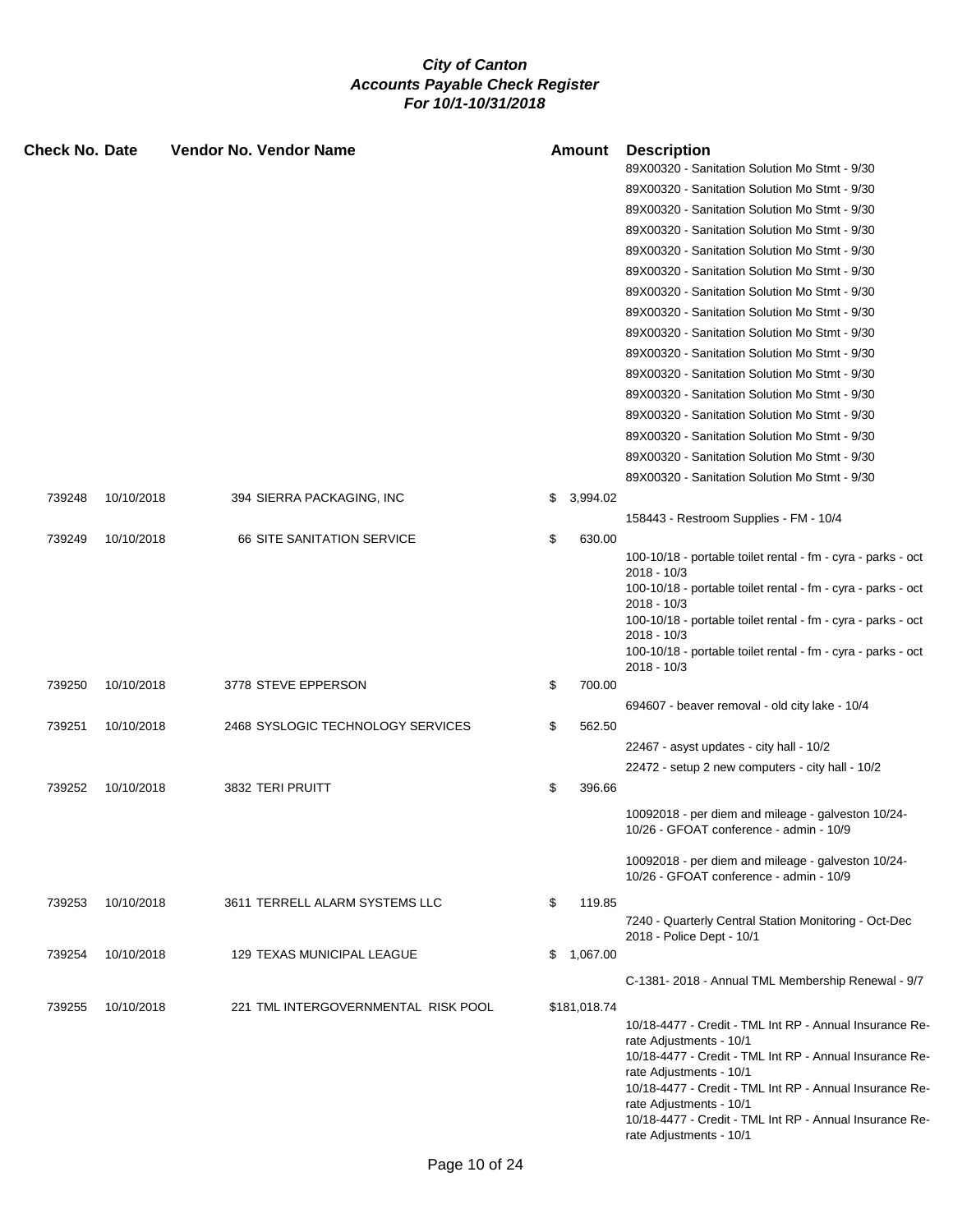| <b>Check No. Date</b> | Vendor No. Vendor Name | Amount | <b>Description</b><br>10/18-4477 - Credit - TML Int RP - Annual Insurance Re-<br>rate Adjustments - 10/1<br>10/18-4477 - Credit - TML Int RP - Annual Insurance Re-<br>rate Adjustments - 10/1<br>10/18-4477 - Credit - TML Int RP - Annual Insurance Re-<br>rate Adjustments - 10/1<br>10/18-4477 - Credit - TML Int RP - Annual Insurance Re-<br>rate Adjustments - 10/1<br>10/18-4477 - Credit - TML Int RP - Annual Insurance Re-      |
|-----------------------|------------------------|--------|--------------------------------------------------------------------------------------------------------------------------------------------------------------------------------------------------------------------------------------------------------------------------------------------------------------------------------------------------------------------------------------------------------------------------------------------|
|                       |                        |        | rate Adjustments - 10/1<br>10/18-4477 - Credit - TML Int RP - Annual Insurance Re-<br>rate Adjustments - 10/1<br>10/18-4477 - Credit - TML Int RP - Annual Insurance Re-<br>rate Adjustments - 10/1                                                                                                                                                                                                                                        |
|                       |                        |        | 10/18-4477 - Credit - TML Int RP - Annual Insurance Re-<br>rate Adjustments - 10/1<br>10/18-4477 - Credit - TML Int RP - Annual Insurance Re-<br>rate Adjustments - 10/1                                                                                                                                                                                                                                                                   |
|                       |                        |        | 10/18-4477 - Credit - TML Int RP - Annual Insurance Re-<br>rate Adjustments - 10/1<br>10/18-4477 - Credit - TML Int RP - Annual Insurance Re-<br>rate Adjustments - 10/1                                                                                                                                                                                                                                                                   |
|                       |                        |        | 10/18-4477 - Credit - TML Int RP - Annual Insurance Re-<br>rate Adjustments - 10/1<br>10/18-4477 - TML Int RP - Annual Insurance Payment -<br>Property - General Liability - Vehicle - 10/1                                                                                                                                                                                                                                                |
|                       |                        |        | 10/18-4477 - TML Int RP - Annual Insurance Payment -<br>Property - General Liability - Vehicle - 10/1                                                                                                                                                                                                                                                                                                                                      |
|                       |                        |        | 10/18-4477 - TML Int RP - Annual Insurance Payment -<br>Property - General Liability - Vehicle - 10/1                                                                                                                                                                                                                                                                                                                                      |
|                       |                        |        | 10/18-4477 - TML Int RP - Annual Insurance Payment -<br>Property - General Liability - Vehicle - 10/1                                                                                                                                                                                                                                                                                                                                      |
|                       |                        |        | 10/18-4477 - Credit - TML Int RP - Annual Insurance Re-<br>rate Adjustments - 10/1<br>10/18-4477 - Credit - TML Int RP - Annual Insurance Re-<br>rate Adjustments - 10/1                                                                                                                                                                                                                                                                   |
|                       |                        |        | 10/18-4477 - TML Int RP - Annual Insurance Payment -<br>Property - General Liability - Vehicle - 10/1                                                                                                                                                                                                                                                                                                                                      |
|                       |                        |        | 10/18-4477 - TML Int RP - Annual Insurance Payment -<br>Property - General Liability - Vehicle - 10/1                                                                                                                                                                                                                                                                                                                                      |
|                       |                        |        | 10/18-4477 - TML Int RP - Annual Insurance Payment -<br>Property - General Liability - Vehicle - 10/1                                                                                                                                                                                                                                                                                                                                      |
|                       |                        |        | 10/18-4477 - TML Int RP - Annual Insurance Payment -<br>Property - General Liability - Vehicle - 10/1                                                                                                                                                                                                                                                                                                                                      |
|                       |                        |        | 10/18-4477 - Credit - TML Int RP - Annual Insurance Re-<br>rate Adjustments - 10/1<br>10/18-4477 - Credit - TML Int RP - Annual Insurance Re-<br>rate Adjustments - 10/1<br>10/18-4477 - Credit - TML Int RP - Annual Insurance Re-<br>rate Adjustments - 10/1<br>10/18-4477 - Credit - TML Int RP - Annual Insurance Re-<br>rate Adjustments - 10/1<br>10/18-4477 - Credit - TML Int RP - Annual Insurance Re-<br>rate Adjustments - 10/1 |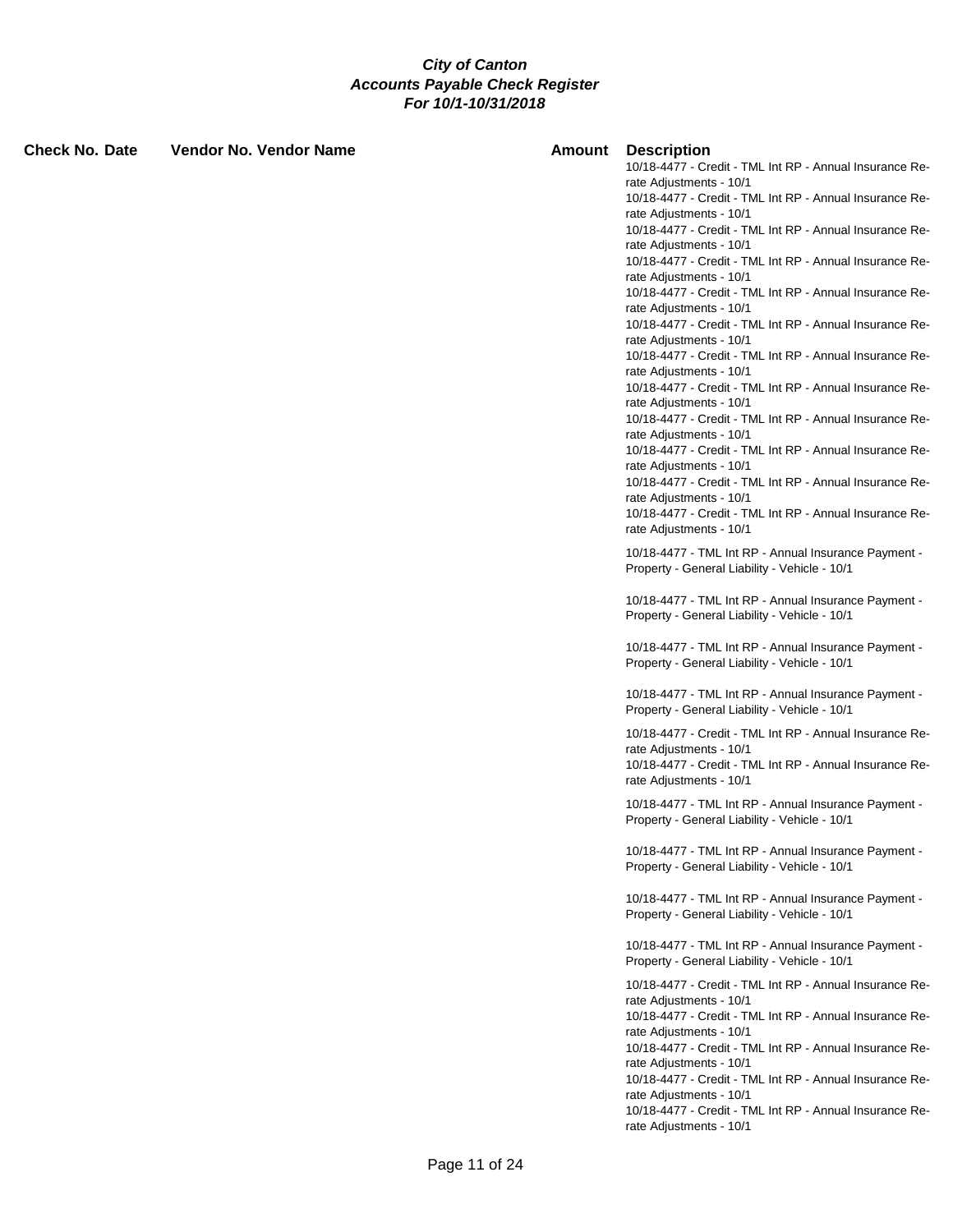| <b>Check No. Date</b> | <b>Vendor No. Vendor Name</b> | Amount | <b>Description</b><br>10/18-4477 - Credit - TML Int RP - Annual Insurance Re-<br>rate Adjustments - 10/1                                                                 |
|-----------------------|-------------------------------|--------|--------------------------------------------------------------------------------------------------------------------------------------------------------------------------|
|                       |                               |        | 10/18-4477 - Credit - TML Int RP - Annual Insurance Re-<br>rate Adjustments - 10/1<br>10/18-4477 - Credit - TML Int RP - Annual Insurance Re-                            |
|                       |                               |        | rate Adjustments - 10/1<br>10/18-4477 - Credit - TML Int RP - Annual Insurance Re-<br>rate Adjustments - 10/1                                                            |
|                       |                               |        | 10/18-4477 - Credit - TML Int RP - Annual Insurance Re-<br>rate Adjustments - 10/1                                                                                       |
|                       |                               |        | 10/18-4477 - Credit - TML Int RP - Annual Insurance Re-<br>rate Adjustments - 10/1<br>10/18-4477 - Credit - TML Int RP - Annual Insurance Re-                            |
|                       |                               |        | rate Adjustments - 10/1<br>10/18-4477 - Credit - TML Int RP - Annual Insurance Re-                                                                                       |
|                       |                               |        | rate Adjustments - 10/1<br>10/18-4477 - Credit - TML Int RP - Annual Insurance Re-                                                                                       |
|                       |                               |        | rate Adjustments - 10/1<br>10/18-4477 - Credit - TML Int RP - Annual Insurance Re-<br>rate Adjustments - 10/1                                                            |
|                       |                               |        | 10/18-4477 - Credit - TML Int RP - Annual Insurance Re-<br>rate Adjustments - 10/1<br>10/18-4477 - Credit - TML Int RP - Annual Insurance Re-<br>rate Adjustments - 10/1 |
|                       |                               |        | 10/18-4477 - TML Int RP - Annual Insurance Payment -<br>Property - General Liability - Vehicle - 10/1                                                                    |
|                       |                               |        | 10/18-4477 - TML Int RP - Annual Insurance Payment -<br>Property - General Liability - Vehicle - 10/1                                                                    |
|                       |                               |        | 10/18-4477 - TML Int RP - Annual Insurance Payment -<br>Property - General Liability - Vehicle - 10/1                                                                    |
|                       |                               |        | 10/18-4477 - TML Int RP - Annual Insurance Payment -<br>Property - General Liability - Vehicle - 10/1                                                                    |
|                       |                               |        | 10/18-4477 - TML Int RP - Annual Insurance Payment -<br>Property - General Liability - Vehicle - 10/1                                                                    |
|                       |                               |        | 10/18-4477 - TML Int RP - Annual Insurance Payment -<br>Property - General Liability - Vehicle - 10/1                                                                    |
|                       |                               |        | 10/18-4477 - TML Int RP - Annual Insurance Payment -<br>Property - General Liability - Vehicle - 10/1                                                                    |
|                       |                               |        | 10/18-4477 - TML Int RP - Annual Insurance Payment -<br>Property - General Liability - Vehicle - 10/1                                                                    |
|                       |                               |        | 10/18-4477 - TML Int RP - Annual Insurance Payment -<br>Property - General Liability - Vehicle - 10/1                                                                    |
|                       |                               |        | 10/18-4477 - TML Int RP - Annual Insurance Payment -<br>Property - General Liability - Vehicle - 10/1                                                                    |
|                       |                               |        | 10/18-4477 - TML Int RP - Annual Insurance Payment -<br>Property - General Liability - Vehicle - 10/1                                                                    |
|                       |                               |        | 10/18-4477 - TML Int RP - Annual Insurance Payment -<br>Property - General Liability - Vehicle - 10/1                                                                    |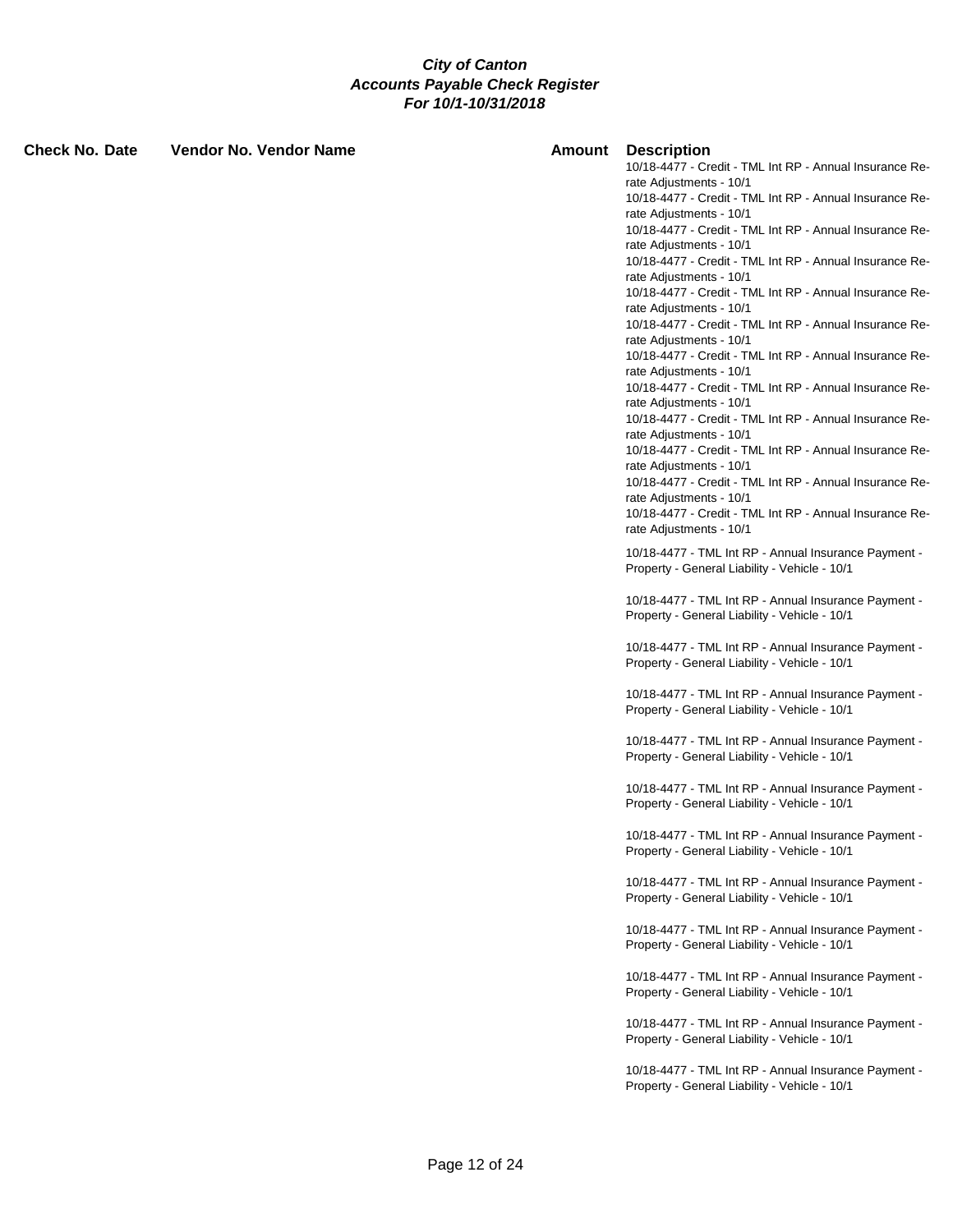| Check No. Date | <b>Vendor No. Vendor Name</b> | Amount | <b>Description</b>                                                                                    |
|----------------|-------------------------------|--------|-------------------------------------------------------------------------------------------------------|
|                |                               |        | 10/18-4477 - TML Int RP - Annual Insurance Payment -<br>Property - General Liability - Vehicle - 10/1 |
|                |                               |        | 10/18-4477 - TML Int RP - Annual Insurance Payment -<br>Property - General Liability - Vehicle - 10/1 |
|                |                               |        | 10/18-4477 - TML Int RP - Annual Insurance Payment -<br>Property - General Liability - Vehicle - 10/1 |
|                |                               |        | 10/18-4477 - TML Int RP - Annual Insurance Payment -<br>Property - General Liability - Vehicle - 10/1 |
|                |                               |        | 10/18-4477 - TML Int RP - Annual Insurance Payment -<br>Property - General Liability - Vehicle - 10/1 |
|                |                               |        | 10/18-4477 - TML Int RP - Annual Insurance Payment -<br>Property - General Liability - Vehicle - 10/1 |
|                |                               |        | 10/18-4477 - TML Int RP - Annual Insurance Payment -<br>Property - General Liability - Vehicle - 10/1 |
|                |                               |        | 10/18-4477 - TML Int RP - Annual Insurance Payment -<br>Property - General Liability - Vehicle - 10/1 |
|                |                               |        | 10/18-4477 - TML Int RP - Annual Insurance Payment -<br>Property - General Liability - Vehicle - 10/1 |
|                |                               |        | 10/18-4477 - TML Int RP - Annual Insurance Payment -<br>Property - General Liability - Vehicle - 10/1 |
|                |                               |        | 10/18-4477 - TML Int RP - Annual Insurance Payment -<br>Property - General Liability - Vehicle - 10/1 |
|                |                               |        | 10/18-4477 - TML Int RP - Annual Insurance Payment -<br>Property - General Liability - Vehicle - 10/1 |
|                |                               |        | 10/18-4477 - TML Int RP - Annual Insurance Payment -<br>Property - General Liability - Vehicle - 10/1 |
|                |                               |        | 10/18-4477 - TML Int RP - Annual Insurance Payment -<br>Property - General Liability - Vehicle - 10/1 |
|                |                               |        | 10/18-4477 - TML Int RP - Annual Insurance Payment -<br>Property - General Liability - Vehicle - 10/1 |
|                |                               |        | 10/18-4477 - TML Int RP - Annual Insurance Payment -<br>Property - General Liability - Vehicle - 10/1 |
|                |                               |        | 10/18-4477 - TML Int RP - Annual Insurance Payment -<br>Property - General Liability - Vehicle - 10/1 |
|                |                               |        | 10/18-4477 - TML Int RP - Annual Insurance Payment -<br>Property - General Liability - Vehicle - 10/1 |
|                |                               |        | 10/18-4477 - TML Int RP - Annual Insurance Payment -<br>Property - General Liability - Vehicle - 10/1 |
|                |                               |        | 10/18-4477 - TML Int RP - Annual Insurance Payment -<br>Property - General Liability - Vehicle - 10/1 |
|                |                               |        | 10/18-4477 - TML Int RP - Annual Insurance Payment -<br>Property - General Liability - Vehicle - 10/1 |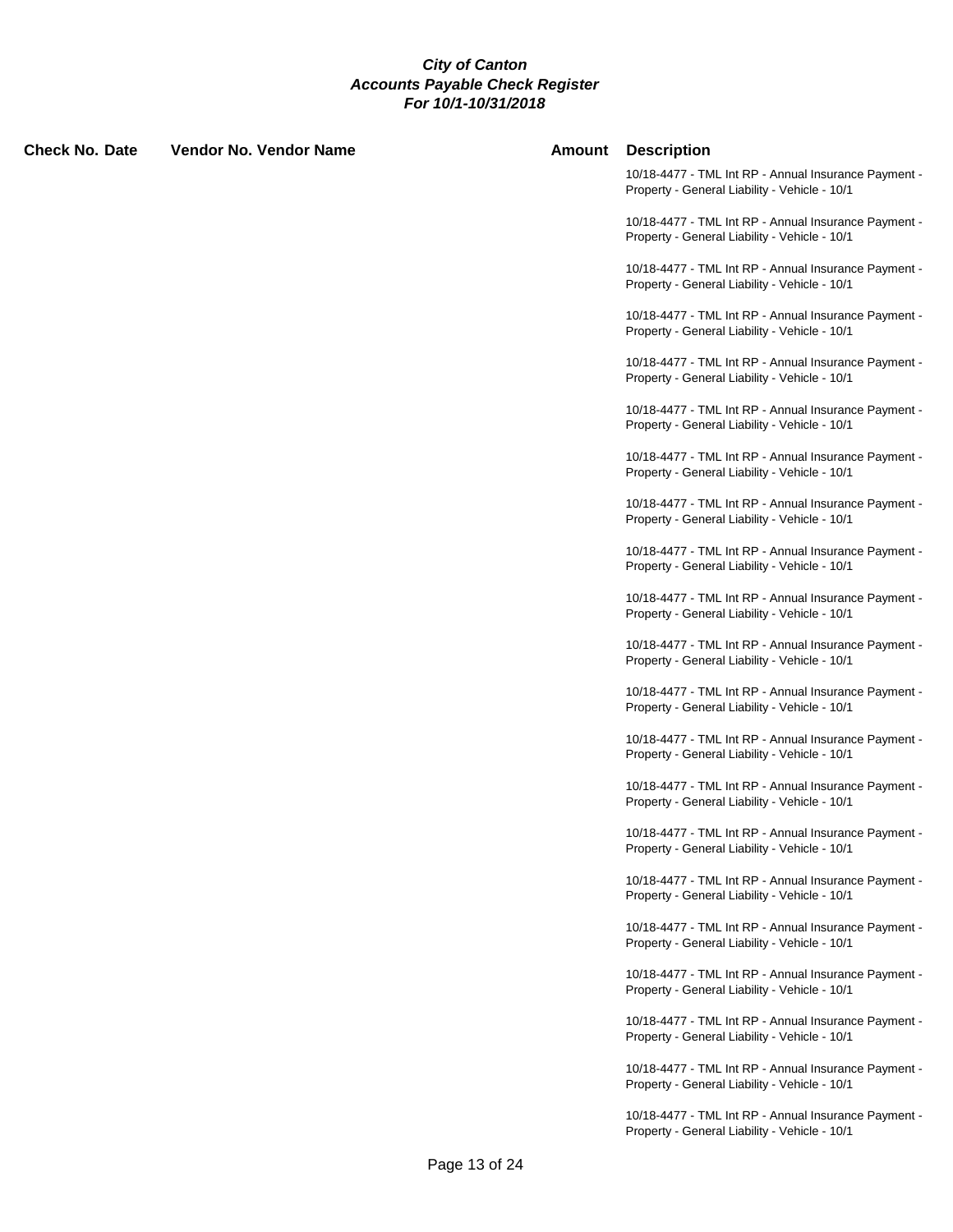| <b>Check No. Date</b> |            | <b>Vendor No. Vendor Name</b>   | Amount         | <b>Description</b>                                                                                                                  |
|-----------------------|------------|---------------------------------|----------------|-------------------------------------------------------------------------------------------------------------------------------------|
|                       |            |                                 |                | 10/18-4477 - TML Int RP - Annual Insurance Payment -<br>Property - General Liability - Vehicle - 10/1                               |
|                       |            |                                 |                | 10/18-4477 - TML Int RP - Annual Insurance Payment -<br>Property - General Liability - Vehicle - 10/1                               |
|                       |            |                                 |                | 10/18-4477 - TML Int RP - Annual Insurance Payment -<br>Property - General Liability - Vehicle - 10/1                               |
|                       |            |                                 |                | 10/18-4477 - TML Int RP - Annual Insurance Payment -<br>Property - General Liability - Vehicle - 10/1                               |
|                       |            |                                 |                | 10/18-4477 - TML Int RP - Annual Insurance Payment -<br>Property - General Liability - Vehicle - 10/1                               |
|                       |            |                                 |                | 10/18-4477 - TML Int RP - Annual Insurance Payment -<br>Property - General Liability - Vehicle - 10/1                               |
|                       |            |                                 |                | 10/18-4477 - TML Int RP - Annual Insurance Payment -<br>Property - General Liability - Vehicle - 10/1                               |
|                       |            |                                 |                | 10/18-4477 - TML Int RP - Annual Insurance Payment -<br>Property - General Liability - Vehicle - 10/1                               |
|                       |            |                                 |                | 10/18-4477 - TML Int RP - Annual Insurance Payment -<br>Property - General Liability - Vehicle - 10/1                               |
| 739256                | 10/10/2018 | 160 TEXAS MUNICIPAL RETIREMENT  | \$40,550.12    |                                                                                                                                     |
|                       |            |                                 |                | Sept-18 - TMRS Contributions for September 2018 -                                                                                   |
|                       |            |                                 |                | 10/1<br>Sept-18 - TMRS Contributions for September 2018 -<br>10/1                                                                   |
|                       |            |                                 |                | Sept-18 - TMRS Contributions for September 2018 -                                                                                   |
|                       |            |                                 |                | 10/1<br>Sept-18 - TMRS Contributions for September 2018 -<br>10/1                                                                   |
|                       |            |                                 |                | Sept-18 - TMRS Contributions for September 2018 -                                                                                   |
|                       |            |                                 |                | 10/1<br>Sept-18 - TMRS Contributions for September 2018 -<br>10/1                                                                   |
|                       |            |                                 |                | Sept-18 - TMRS Contributions for September 2018 -<br>10/1                                                                           |
|                       |            |                                 |                | Sept-18 - TMRS Contributions for September 2018 -<br>10/1                                                                           |
| 739257                | 10/10/2018 | 241 TRACTOR SUPPLY CREDIT PLAN  | \$<br>971.38   |                                                                                                                                     |
|                       |            |                                 |                | 300604198 - tool box for back of truck - animal shelter -<br>9/18                                                                   |
|                       |            |                                 |                | 300601119 - 20mm drive socket - fm - 9/4                                                                                            |
|                       |            |                                 |                | 200489417 - porta cool wheels - fm - 9/10                                                                                           |
|                       |            |                                 |                | 300601090 - drain- for air cond - grey shop - fm - 9/4                                                                              |
|                       |            |                                 |                | 300600152 - ballistic trim line - fire dept - 8/31<br>200486407 - hose adapters - for 649 S Trade Days Blvd<br>- utilities - $8/24$ |
| 739258                | 10/10/2018 | 2475 UNDERGROUND UTILITY SUPPLY | 2,626.86<br>\$ |                                                                                                                                     |
|                       |            |                                 |                | 136636 - tapping saddles - couplings - utilities - 9/26                                                                             |
|                       |            |                                 |                | 136832 - couplings - utilities - 9/26                                                                                               |
|                       |            |                                 |                | 136635 - tapping saddles - utilities - 9/26                                                                                         |
|                       |            |                                 |                | 137103 - master meters - washers - utilities - 9/26                                                                                 |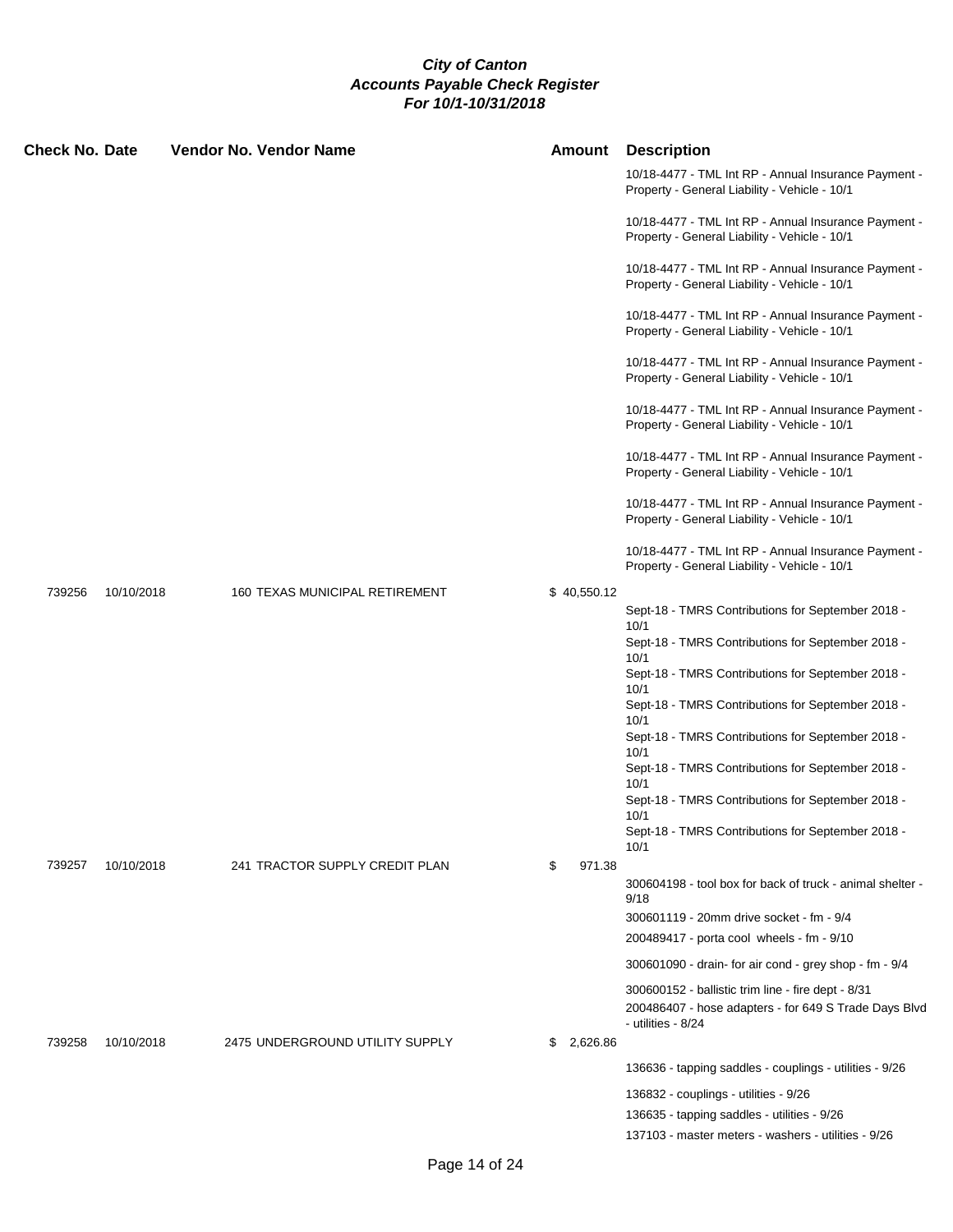| <b>Check No. Date</b> |            | <b>Vendor No. Vendor Name</b>     | <b>Amount</b>  | <b>Description</b>                                                                                                                                                                                                      |
|-----------------------|------------|-----------------------------------|----------------|-------------------------------------------------------------------------------------------------------------------------------------------------------------------------------------------------------------------------|
|                       |            |                                   |                | 137105 - master meters - utilities - 9/26<br>137107 - 10 ppd metering tube inlet filter - water plant -<br>9/26                                                                                                         |
|                       |            |                                   |                | 137104 - master meters - utilities - 9/26                                                                                                                                                                               |
| 739259                | 10/10/2018 | <b>1445 UNITED LABORATORIES</b>   | \$<br>603.78   |                                                                                                                                                                                                                         |
|                       |            |                                   |                | INV232902 - air freshner - animal shelter - 8/24                                                                                                                                                                        |
| 739260                | 10/10/2018 | 200 UNITED SYSTEMS TECHNOLOGY INC | \$<br>9,085.18 | RI-741420 - Annual Asyst License Renewal - City Hall -<br>9/27                                                                                                                                                          |
| 739261                | 10/10/2018 | 3065 US BANK EQUIPMENT FINANCE    | \$<br>168.28   |                                                                                                                                                                                                                         |
|                       |            |                                   |                | 367278777 - mo copier lease payment - fire dept - 9/24                                                                                                                                                                  |
| 739262                | 10/10/2018 | 3065 US BANK EQUIPMENT FINANCE    | \$<br>235.63   |                                                                                                                                                                                                                         |
|                       |            |                                   |                | 367618071 - mo copier lease payment - city hall - 9/27                                                                                                                                                                  |
| 739263                | 10/10/2018 | 3065 US BANK EQUIPMENT FINANCE    | \$<br>257.84   |                                                                                                                                                                                                                         |
|                       |            |                                   |                | 367618170 - mo copier lease payment - fm - 9/27                                                                                                                                                                         |
| 739264                | 10/10/2018 | 822 VAN ZANDT COUNTY CLERK        | \$<br>3.50     |                                                                                                                                                                                                                         |
|                       |            |                                   |                | 09292018 - mis copies - sept 2018 - admin - 9/28                                                                                                                                                                        |
| 739265                | 10/10/2018 | 17 VAN ZANDT NEWSPAPER LLC        | \$<br>632.50   |                                                                                                                                                                                                                         |
|                       |            |                                   |                | 450463 - 2x3 chron cldisp - pt police dispatcher job ad -<br>police dept - 9/7                                                                                                                                          |
|                       |            |                                   |                | 451248 - 2x3 chron cldisp - ft laborer job ad - streets -<br>9/28                                                                                                                                                       |
|                       |            |                                   |                | 451264 - 2x3 vz news cldisp - ft laborer - streets - 9/30                                                                                                                                                               |
|                       |            |                                   |                | 451222 - 2x3 herald cldisp - ft laborer - streets - 9/27                                                                                                                                                                |
|                       |            |                                   |                | 451193 - canton herald - legal ad - public hearing /<br>zoning change - Dev Svc - 9/27                                                                                                                                  |
|                       |            |                                   |                | 450489 - 2x3 vz news cldisp - ft laborer - streets - 9/9                                                                                                                                                                |
|                       |            |                                   |                | 450488 - 2x3 vz news cldisp - pt police dispatcher job<br>ad - police dept - 9/9<br>450487 - 2x3 vz news cldisp - meter reader job ad -<br>utilities - 9/9<br>450464 - 2x3 chron cldisp - ft laborer job ad - streets - |
|                       |            |                                   |                | 9/7<br>450460 - 2x3 herald cldsp - ft laborer job ad - streets -                                                                                                                                                        |
|                       |            |                                   |                | 9/6<br>450459 - 2x3 herald cldisp - pt police dispatcher job ad -                                                                                                                                                       |
|                       |            |                                   |                | police dept - 9/6<br>450458 - 2x3 herald cldisp - meter reader job ad -<br>utilities - 9/6                                                                                                                              |
|                       |            |                                   |                | 441499 - 2x3 guide display - renewal of lots - fm - 9/30                                                                                                                                                                |
|                       |            |                                   |                | 451207 - 4x6 herald disp - TCDB Grant Program<br>Hearing Oct 4 - Legal Notice - Sidewalk Grant - Admin -<br>9/27                                                                                                        |
|                       |            |                                   |                | 450462 - 2x3 chron displ - meter reader job ad - utilities -<br>9/7                                                                                                                                                     |
|                       |            |                                   |                | 441490 - 2x5 guide display - rates and rentals - fm -<br>9/30                                                                                                                                                           |
| 739266                | 10/10/2018 | 3241 VERIZON WIRELESS             | \$<br>1,695.24 |                                                                                                                                                                                                                         |
|                       |            |                                   |                | 9815617495 - verizon mo cell phone stmt - 10/1                                                                                                                                                                          |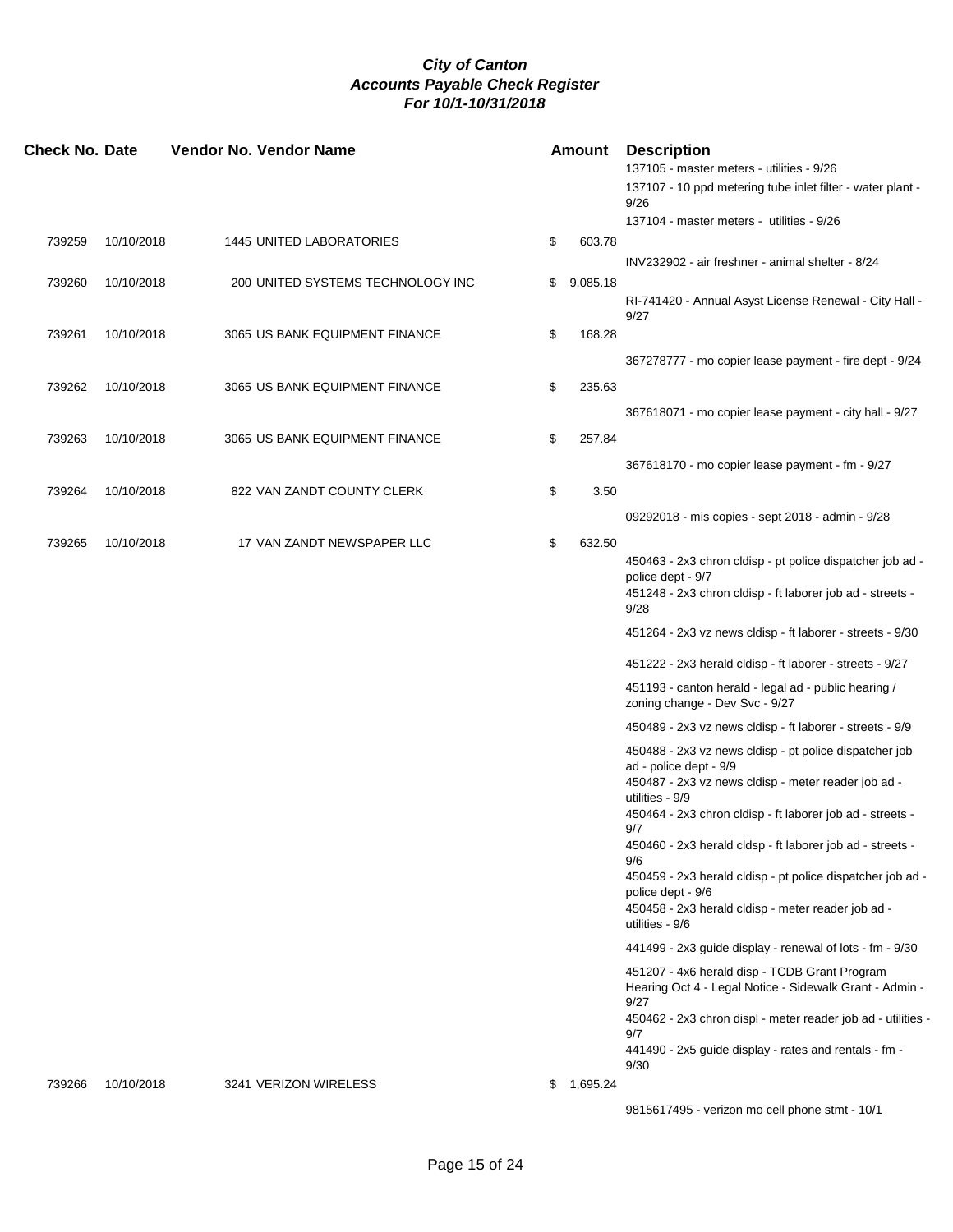| <b>Check No. Date</b> |            | <b>Vendor No. Vendor Name</b>       | <b>Amount</b> | <b>Description</b>                                                        |
|-----------------------|------------|-------------------------------------|---------------|---------------------------------------------------------------------------|
|                       |            |                                     |               | 9815617495 - verizon mo cell phone stmt - 10/1                            |
|                       |            |                                     |               | 9815617495 - verizon mo cell phone stmt - 10/1                            |
|                       |            |                                     |               | 9815617495 - verizon mo cell phone stmt - 10/1                            |
|                       |            |                                     |               | 9815617495 - verizon mo cell phone stmt - 10/1                            |
|                       |            |                                     |               | 9815617495 - verizon mo cell phone stmt - 10/1                            |
|                       |            |                                     |               | 9815617495 - verizon mo cell phone stmt - 10/1                            |
|                       |            |                                     |               | 9815617495 - verizon mo cell phone stmt - 10/1                            |
|                       |            |                                     |               | 9815617495 - verizon mo cell phone stmt - 10/1                            |
|                       |            |                                     |               | 9815617495 - verizon mo cell phone stmt - 10/1                            |
|                       |            |                                     |               | 9815617495 - verizon mo cell phone stmt - 10/1                            |
|                       |            |                                     |               | 9815617495 - verizon mo cell phone stmt - 10/1                            |
|                       |            |                                     |               | 9815617495 - verizon mo cell phone stmt - 10/1                            |
|                       |            |                                     |               | 9815617495 - verizon mo cell phone stmt - 10/1                            |
|                       |            |                                     |               | 9815617495 - verizon mo cell phone stmt - 10/1                            |
|                       |            |                                     |               | 9815617495 - verizon mo cell phone stmt - 10/1                            |
|                       |            |                                     |               | 9815617495 - verizon mo cell phone stmt - 10/1                            |
|                       |            |                                     |               | 9815617495 - verizon mo cell phone stmt - 10/1                            |
|                       |            |                                     |               | 9815617495 - verizon mo cell phone stmt - 10/1                            |
|                       |            |                                     |               | 9815617495 - verizon mo cell phone stmt - 10/1                            |
|                       |            |                                     |               | 9815617495 - verizon mo cell phone stmt - 10/1                            |
|                       |            |                                     |               | 9815617495 - verizon mo cell phone stmt - 10/1                            |
| 739267                | 10/10/2018 | 100 WALLACE & MURRAY                | \$<br>50.00   |                                                                           |
|                       |            |                                     |               | 1270 - Annual POBOND Can Surety Renewal - FY 2019<br>- Muni Court - 10/29 |
| 739268                | 10/10/2018 | 3798 ZITO MEDIA                     | \$<br>55.94   | 10/10-390-342696 - mo cable billing - oct 2018 - police<br>dept - 10/1    |
| 739269                | 10/16/2018 | 1593 COLLEEN M BROWN                | \$<br>69.23   | 10162018 - CAUSE-94211-COLLEEN BROWN/JOEL                                 |
| 739270                | 10/16/2018 | 134 MY CREDIT UNION                 | \$<br>175.00  | BROWN--AG CASE#-4591592561                                                |
|                       |            |                                     |               | 10162018 - EMPLOYEE DIRECT SAVINGS DEPOSIT                                |
|                       |            |                                     |               | 10162018 - EMPLOYEE DIRECT SAVINGS DEPOSIT                                |
|                       |            |                                     |               | 10162018 - EMPLOYEE DIRECT SAVINGS DEPOSIT                                |
|                       |            |                                     |               | 10162018 - EMPLOYEE DIRECT SAVINGS DEPOSIT                                |
| 739271                | 10/16/2018 | 3487 OFFICE OF THE ATTORNEY GENERAL | 158.77<br>\$  |                                                                           |
|                       |            |                                     |               |                                                                           |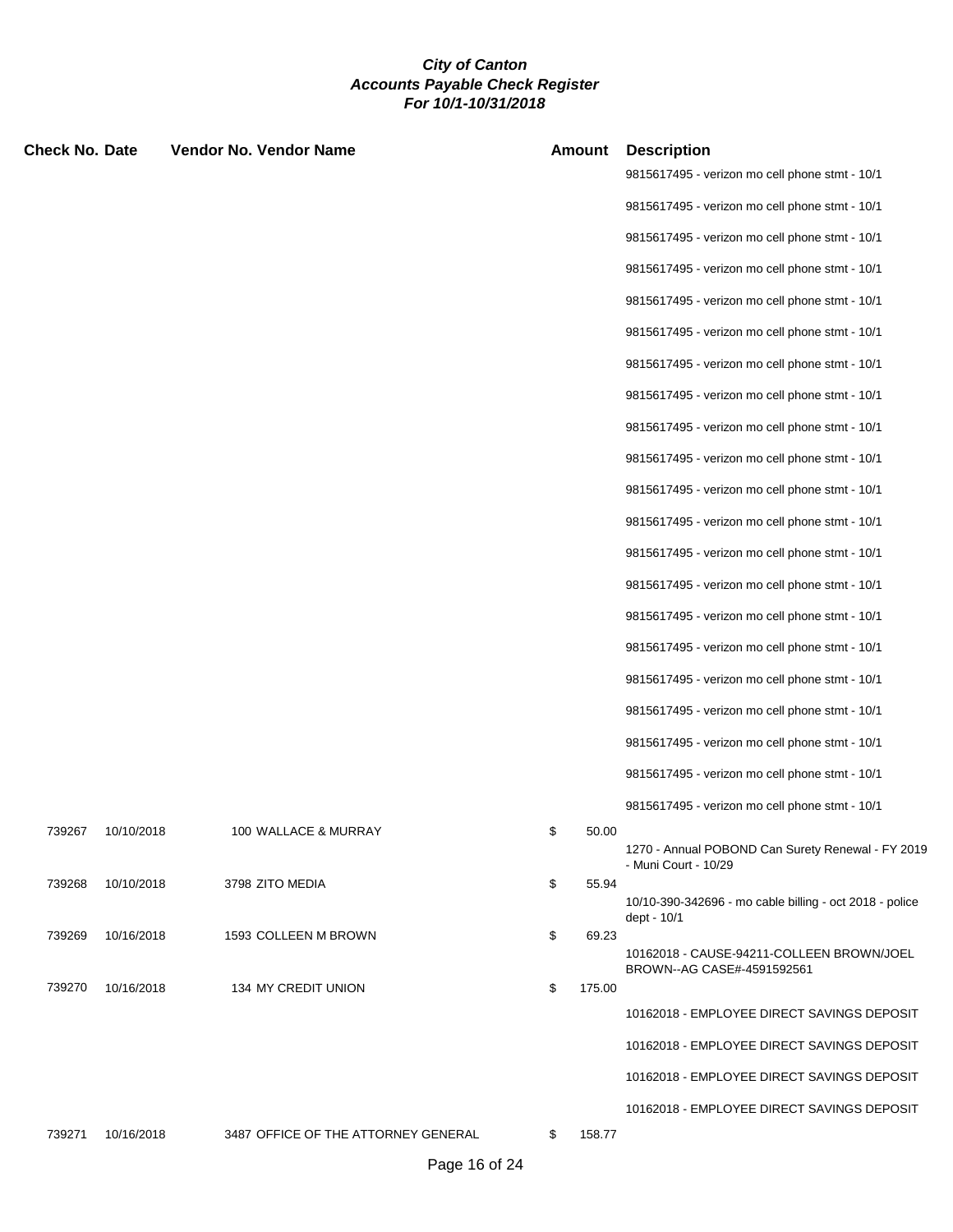| <b>Check No. Date</b> |            | Vendor No. Vendor Name                   | Amount         | <b>Description</b>                                                                                                                                                                                                                                                        |
|-----------------------|------------|------------------------------------------|----------------|---------------------------------------------------------------------------------------------------------------------------------------------------------------------------------------------------------------------------------------------------------------------------|
|                       |            |                                          |                | 10162018 - Remit Id# 00099052410207326U - FIPS<br>Code 4800000-Mallom Jerry /Joy E Wilson                                                                                                                                                                                 |
| 739272                | 10/16/2018 | 3487 OFFICE OF THE ATTORNEY GENERAL      | \$<br>182.31   |                                                                                                                                                                                                                                                                           |
|                       |            |                                          |                | 10162018 - REM ID# 00136738301800078 - FIPS Code<br>4800000 - Jose Carlos Castillo/Lalicia Lynn Harder                                                                                                                                                                    |
| 739273                | 10/16/2018 | 2736 State Disbursement Unit             | \$<br>138.46   |                                                                                                                                                                                                                                                                           |
|                       |            |                                          |                | 10162018 - cause #CV38856/dana/j phillips                                                                                                                                                                                                                                 |
| 739274                | 10/16/2018 | 3644 TODD PETERSON                       | \$<br>1,375.00 |                                                                                                                                                                                                                                                                           |
|                       |            |                                          |                | 10152018 - Prof Svc Rendered = inspections, plan<br>review, contractor meetings, dev svc - Oct 1-Oct 10 -<br>dev svc - 10/15                                                                                                                                              |
| 739275                | 10/21/2018 | 3576 ADVANCED COMMUNICATIONS LLC         | \$<br>1,472.06 |                                                                                                                                                                                                                                                                           |
|                       |            |                                          |                | 92661 - mo phone billing - sr citzn bldg - 10/18                                                                                                                                                                                                                          |
|                       |            |                                          |                | 92649 - mo phone svc - police dept - 10/18                                                                                                                                                                                                                                |
|                       |            |                                          |                | 92659 - mo phone svc - animal shelter - 10/18                                                                                                                                                                                                                             |
|                       |            |                                          |                | 92663 - mo phone bill - utility barn - 10/18                                                                                                                                                                                                                              |
|                       |            |                                          |                | 92660 - mo phone billing - water plant - 10/18                                                                                                                                                                                                                            |
|                       |            |                                          |                | 92662 - mo phone billing - civic center - 10/18                                                                                                                                                                                                                           |
|                       |            |                                          |                | 92658 - mo phone svc - first Monday - 10/18                                                                                                                                                                                                                               |
|                       |            |                                          |                | 92655 - mo phone svc - city hall - 10/18                                                                                                                                                                                                                                  |
| 739276                | 10/21/2018 | 3822 AIRPORT LIGHTING COMPANY OF NY INC. | \$10,047.20    |                                                                                                                                                                                                                                                                           |
|                       |            |                                          |                | 43814 - Runway Lighting for Airport - 10/17                                                                                                                                                                                                                               |
| 739277                | 10/21/2018 | 3823 ALEXANDER TRACTOR PARTS             | \$<br>225.00   |                                                                                                                                                                                                                                                                           |
|                       |            |                                          |                | 38212 - unit 48 - fender - streets - 10/17                                                                                                                                                                                                                                |
| 739278                | 10/21/2018 | 3052 ASCO                                | \$<br>2,303.24 |                                                                                                                                                                                                                                                                           |
|                       |            |                                          |                | PSO026921 - replaced hydraulic hoses and tube -<br>added fluid - unit 28 - utilities - 10/9<br>SWO017791-1 - unit 77 - reseal control valve spools -<br>hydraulic valve - Streets - 10/11                                                                                 |
| 739279                | 10/21/2018 | 665 BARCO MUNICIPAL PRODUCTS INC         | \$<br>710.46   |                                                                                                                                                                                                                                                                           |
|                       |            |                                          |                | IN-230656 - survey flags - spray marking paint - utilities -<br>ww coll - 10/10<br>IN-230656 - survey flags - spray marking paint - utilities -<br>ww coll - 10/10                                                                                                        |
| 739280                | 10/21/2018 | 3627 BURNETT FAMILY TIRE PROS            | \$<br>389.99   |                                                                                                                                                                                                                                                                           |
|                       |            |                                          |                | 17812 - unit 121 - 2 new tires - mount and balance -<br>water plant - 10/2                                                                                                                                                                                                |
|                       |            |                                          |                | 17957 - gray car - 4 wheel alignment - police dept - 10/5                                                                                                                                                                                                                 |
| 739281                | 10/21/2018 | 673 CANTON GARAGE DOORS                  | \$<br>89.00    |                                                                                                                                                                                                                                                                           |
|                       |            |                                          |                | 1009180900 - replaced glass broken by texas best - fm -<br>10/9                                                                                                                                                                                                           |
| 739282                | 10/21/2018 | 1496 CARD SERVICES-CITY OF CANTON-0093   | \$<br>7,563.03 | 0548680LXRBGM3D9F - exxonmobil - tobacco for<br>trustees - police dept - 9/25<br>5543286LA5V0P5EVT - amazon - envelopes - toner -<br>police dept - 9/6<br>0543684LB00Q5T7PW - usps - cert mail - code enf -<br>9/7<br>5543286LA5SY3NHJA - whataburger - meal for trustees |
|                       |            |                                          |                | - police dept - 9/6<br>0548680LARBGP8YDY - exxonmobil - tobacco for<br>trustees - police dept - 9/6                                                                                                                                                                       |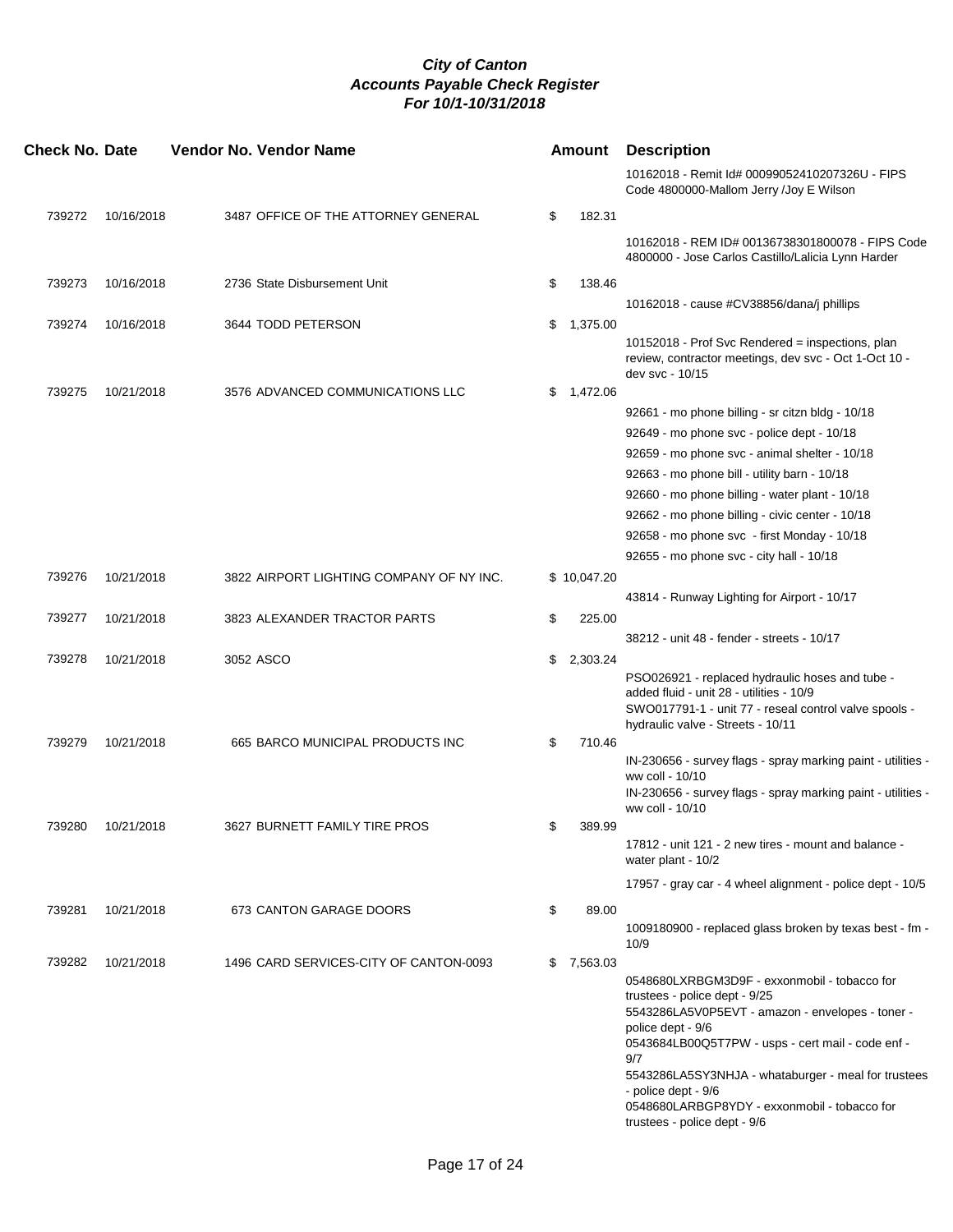| Check No. Date | Vendor No. Vendor Name | Amount | <b>Description</b><br>7530637LB4SD9P57W - backwoods bar b que - meal<br>for trustees - police dept - 9/7<br>5526352L9RBGJWRDW - taco bell - meal for trustees -<br>police dept - 9/5<br>0548680L8RBGKZQ4S - exxonmobil - tobacco for<br>trustees - police dept - 9/4                                                                                                                                                                                                                                                                                                                                                                                                                                                                                                                                                                                                                                                                                                                                              |
|----------------|------------------------|--------|-------------------------------------------------------------------------------------------------------------------------------------------------------------------------------------------------------------------------------------------------------------------------------------------------------------------------------------------------------------------------------------------------------------------------------------------------------------------------------------------------------------------------------------------------------------------------------------------------------------------------------------------------------------------------------------------------------------------------------------------------------------------------------------------------------------------------------------------------------------------------------------------------------------------------------------------------------------------------------------------------------------------|
|                |                        |        | 0541019LM7DMFX82L - subway - employee recognition<br>meal - billy cunningham - fire dept - 9/17                                                                                                                                                                                                                                                                                                                                                                                                                                                                                                                                                                                                                                                                                                                                                                                                                                                                                                                   |
|                |                        |        | 0543684LJ00BY4MK4 - usps - cert mail - code enf -<br>9/14<br>5543286LF5SYA5JQP - amazon - multi-surface cleaner -<br>police dept - 9/11<br>5548382LY2LR71MN4 - walmart -groceries for - for<br>employee luncheon - admin - 9/26                                                                                                                                                                                                                                                                                                                                                                                                                                                                                                                                                                                                                                                                                                                                                                                   |
|                |                        |        | 0543684LZBLJ6WGG8 - walmart - hamburger buns -<br>beef patties - for employee luncheon - admin - 9/27                                                                                                                                                                                                                                                                                                                                                                                                                                                                                                                                                                                                                                                                                                                                                                                                                                                                                                             |
|                |                        |        | 5548382M32LR81VW7 - walmart - frozen dinners - soft<br>drinks - groceries for trustee meals - police dept - 10/1                                                                                                                                                                                                                                                                                                                                                                                                                                                                                                                                                                                                                                                                                                                                                                                                                                                                                                  |
|                |                        |        | 5542950M3S1EXB56Q - paypal - east texas arson<br>investigators assoc dues - bud sanford - fire dept - 10/3                                                                                                                                                                                                                                                                                                                                                                                                                                                                                                                                                                                                                                                                                                                                                                                                                                                                                                        |
|                |                        |        | 0543684M400BQL2VG - usps - cert mail - code enf -<br>10/2<br>0543684L8BLJ9TNX7 - walmart - organizer - code enf -<br>9/4                                                                                                                                                                                                                                                                                                                                                                                                                                                                                                                                                                                                                                                                                                                                                                                                                                                                                          |
|                |                        |        | 2553606LX2Y2QH5Q8 - brookshires - meal for trustees -<br>police dept-9/25                                                                                                                                                                                                                                                                                                                                                                                                                                                                                                                                                                                                                                                                                                                                                                                                                                                                                                                                         |
|                |                        |        | 8545093LPWGR3T2VL - oss academy - michael whitus<br>- racial profiling training - police dept -9/20                                                                                                                                                                                                                                                                                                                                                                                                                                                                                                                                                                                                                                                                                                                                                                                                                                                                                                               |
|                |                        |        | 5543286M25SVFMJLD - google - cantontex domain -<br>10/1<br>8530651LWS66H8FTN - strobes n more - unit booster 1<br>- lights - fire dept - 9/25<br>5531020LJ2MH1EQ1V - pizza hut - meal for trustees -<br>police dept - 9/14<br>0548680LPRBGMBRR6 - exxonmobil - tobacco for<br>trustees - police dept - 9/19<br>5542135LPQJSQR24X - canton café - meal for trustees<br>- police dept -9/19<br>2553606LT2Y2EL5KQ - brookshire - groceries for<br>trustee meal - police dept - 9/21<br>0543684LP2X6KBW82 - dollar tree - bath towels - auto<br>rags - car soap - dish wshing liquid - cleaner - police<br>dept - 9/19<br>5544641M0N6QTSE1Z - galls - tactical jacket - police<br>dept - 9/28<br>5543286LE5SVFZ21P - amazon - travel hygiene and<br>toiletries kits - muni court - 9/11<br>7547069LH0389WDRT - ochoas café - meal for<br>trustees - police dept - 9/13<br>5544641LM8AM15KFV - redvector - lonny cluck -<br>stream restoration 4 - identifying problems and<br>opportunities - training - admin - 9/17 |
|                |                        |        | 5543286LR5SNYKDT1 - teex - meredith clark -<br>international residential code class - dev svc - 9/21                                                                                                                                                                                                                                                                                                                                                                                                                                                                                                                                                                                                                                                                                                                                                                                                                                                                                                              |
|                |                        |        | 0543684LX00B7XXT8 - usps - cert mail - code enf -<br>9/25                                                                                                                                                                                                                                                                                                                                                                                                                                                                                                                                                                                                                                                                                                                                                                                                                                                                                                                                                         |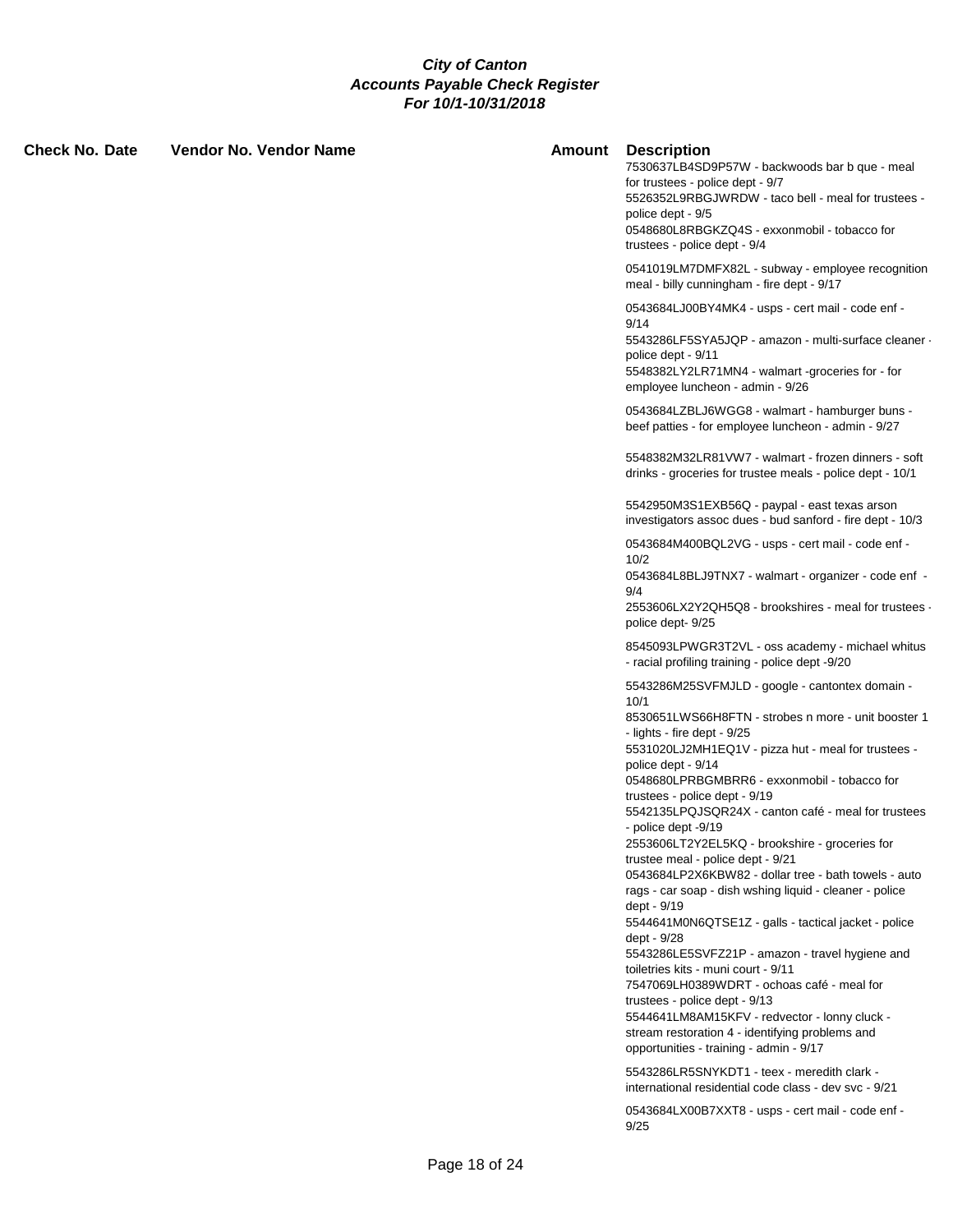| <b>Check No. Date</b> | <b>Vendor No. Vendor Name</b> | Amount | <b>Description</b>                                                                                                                                                                                                                                                                                                                                                                                                                                           |
|-----------------------|-------------------------------|--------|--------------------------------------------------------------------------------------------------------------------------------------------------------------------------------------------------------------------------------------------------------------------------------------------------------------------------------------------------------------------------------------------------------------------------------------------------------------|
|                       |                               |        | 5544641M38AM1HTJD - redvector - lonny cluck - smart<br>management - getting the most out of a<br>multigenerational workforce - training - admin - 10/1                                                                                                                                                                                                                                                                                                       |
|                       |                               |        | 5543273LY2DFLVZZH - shoplet - mobile file cart - muni<br>court - 9/27<br>5543286M05SS7WGVJ - amazon - police cruiser<br>shaped plate and napkins - for Tiffany Hall reception -<br>city hall - $9/25$<br>5548872LG60N2BED8 - chicken express - meal for<br>trustees - police dept - 9/12<br>0543684LSBLJFQHVY - walmart - food for inmates -<br>police dept - 9/22                                                                                           |
|                       |                               |        | 0543684M35S9YD0P - hobby lobby - cards and pic<br>frames - for Tiffany Hall reception - city hall - 10/3                                                                                                                                                                                                                                                                                                                                                     |
|                       |                               |        | 2553606LA2Y2HDYVG - tx dept agricultur - rick malone -<br>texas department of agriculture fee - wwtp - 9/6                                                                                                                                                                                                                                                                                                                                                   |
|                       |                               |        | 5543286LY5SY1NRMB - amazon - party guest book -<br>Tiffany Hall reception - city hall - 9/26<br>5542950LGSLPKVL - paypal - teri pruitt - texas<br>municipal league - GFOAT membership dues - admin -<br>9/13<br>5542950LG0TZS4T31 - akc reunite - microchips -<br>animal shelter - 6/1<br>7542817M2362D97QV - donut shop - breakfast for<br>employees - city hall - 10/1<br>0543684LZBLJ6WGJJ - walmart - tea - plastic cups -<br>creamer - fire dept - 9/27 |
|                       |                               |        | 7542817LEWLKFPS0S - the michoacno - lunch - lonny<br>cluck - bud sanford - new employee - admin - 9/11                                                                                                                                                                                                                                                                                                                                                       |
|                       |                               |        | 5543286M25SVFMJLD - google - cantontex domain -<br>10/1<br>5543286LX5SW06KV6 - amazon - party confeti - Tiffany<br>Hall reception - city hall - 9/26                                                                                                                                                                                                                                                                                                         |
|                       |                               |        | 5543286LH5SCQ67XDG - texas municipal leage - Teri<br>Pruitt - GFOAT fall conference - admin - 9/14                                                                                                                                                                                                                                                                                                                                                           |
|                       |                               |        | 0543684M100ABJEX1 - dollartree - charger plates -<br>cups - napkins - city hall - 9/29<br>2553606M32ZXPMBFV - brookshires - snacks -<br>cheeses and crackers for Tiffany Hall reception - city<br>hall - 10/1<br>7547069LW23DRHBBW - donut palace - bristal birthday<br>breakfast - city hall - 9/25<br>2553606LX2Y2QH79Q - brookshires - bristal lewis<br>birthday cake - city hall - 9/25                                                                  |
|                       |                               |        | 0543684M12X7T9JLR - dollar general - plates and<br>decorations for Tiffany Hall reception - city hall - 9/29                                                                                                                                                                                                                                                                                                                                                 |
|                       |                               |        | 5543286LX5STVB2K8 - amazon - police confetti - police<br>decorations - for Tiffany Hall reception - city hall - 9/26                                                                                                                                                                                                                                                                                                                                         |
|                       |                               |        | 0522702M28PKLVFHE - east texas trophies - tiffany hall<br>reception - city hall - 9/28<br>5543286M25SVFMJLD - google - cantontex domain -<br>10/1<br>5543286LN5SF3613N - amazon - electrical raintite                                                                                                                                                                                                                                                        |
|                       |                               |        | receptacle - fm - 9/18                                                                                                                                                                                                                                                                                                                                                                                                                                       |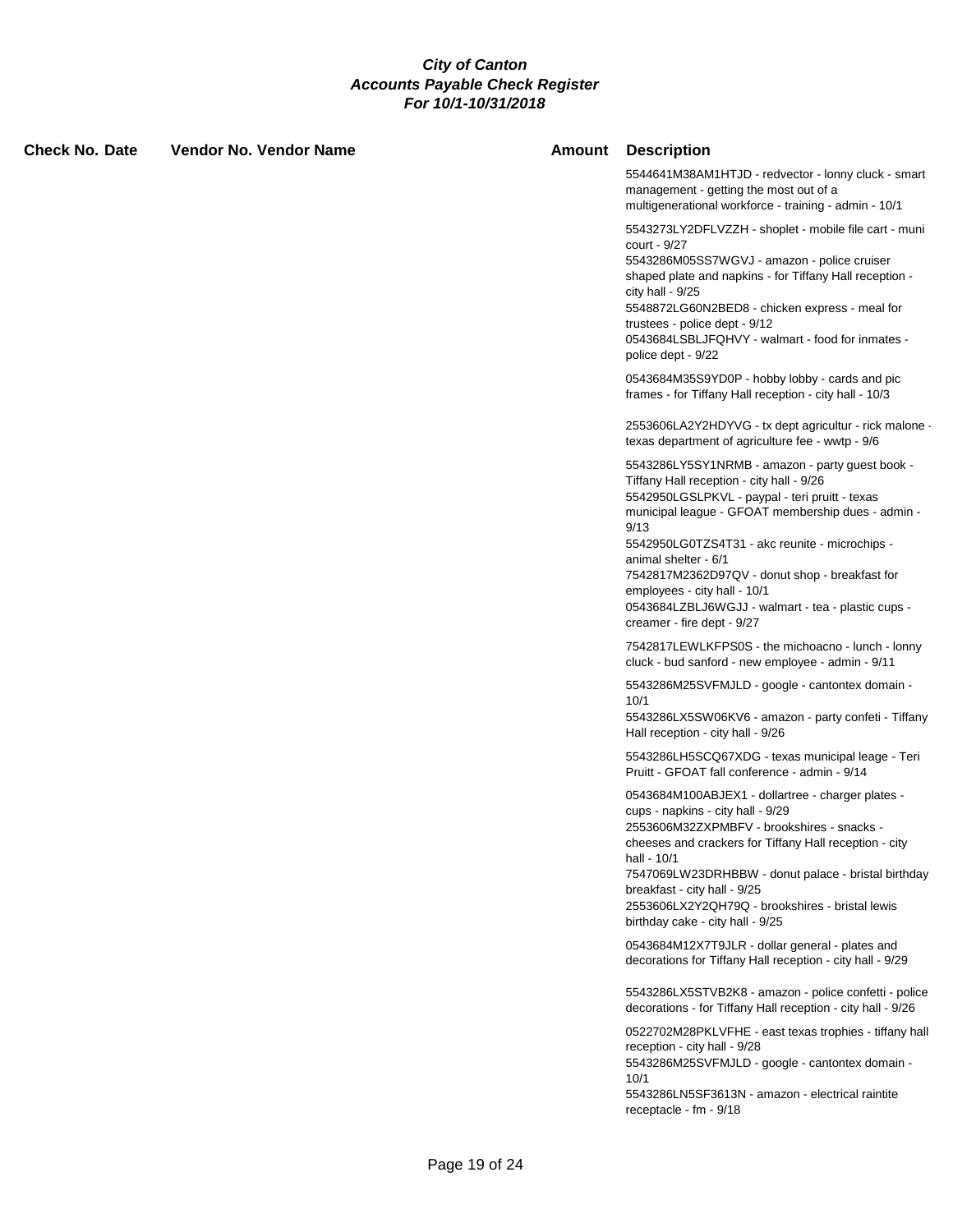| <b>Check No. Date</b> |            | <b>Vendor No. Vendor Name</b>           | Amount       | <b>Description</b><br>8550499L8S6X0EV6E - agri direct - grasshopper mower<br>blades - $fm - 8/31$<br>5543286M25SVFMJLD - google - cantontex domain -<br>10/1<br>5543286M25SVFMJLD - google - cantontex domain -<br>10/1<br>7542817LZ2MFYB06G - donut shop - breakfast for city<br>hall employees - admin - 9/28<br>5554807L9LKQ1FQDM - sears - refridgerator for<br>breakroom - fm - 9/5<br>0548680LJRBGHJ6NE - exxonmobil - tobacco for<br>trustees - police dept - 9/14<br>8543154L8LD4AX024 - the webstaurant store - spray<br>vlaves - $fm - 9/3$<br>5542135LNJ83F2F0X - art printing of texas - maps - fm -<br>9/19<br>5543286M25SVFMJLD - google - cantontex domain -<br>10/1<br>5543286M25SVFMJLD - google - cantontex domain -<br>10/1<br>5543286M25SVFMJLD - google - cantontex domain -<br>10/1<br>5543286M25SVFMJLD - google - cantontex domain -<br>10/1<br>5543286M25SVFMJLD - google - cantontex domain -<br>10/1<br>5543286M35V356ZW8 - amazon - electrical raintite<br>receptacle - fm - 9/18<br>5543286M25SVFMJLD - google - cantontex domain -<br>10/1<br>5543286M25SVFMJLD - google - cantontex domain -<br>10/1<br>5543286M25SVFMJLD - google - cantontex domain - |
|-----------------------|------------|-----------------------------------------|--------------|----------------------------------------------------------------------------------------------------------------------------------------------------------------------------------------------------------------------------------------------------------------------------------------------------------------------------------------------------------------------------------------------------------------------------------------------------------------------------------------------------------------------------------------------------------------------------------------------------------------------------------------------------------------------------------------------------------------------------------------------------------------------------------------------------------------------------------------------------------------------------------------------------------------------------------------------------------------------------------------------------------------------------------------------------------------------------------------------------------------------------------------------------------------------------------------|
|                       |            |                                         |              | 10/1<br>5550080LF60WD8R0F - engineer supply - rolls of<br>flagging tape- fm - 9/12                                                                                                                                                                                                                                                                                                                                                                                                                                                                                                                                                                                                                                                                                                                                                                                                                                                                                                                                                                                                                                                                                                     |
| 739283                | 10/21/2018 | 1496 VOID FOR OVERFLOW                  | \$           |                                                                                                                                                                                                                                                                                                                                                                                                                                                                                                                                                                                                                                                                                                                                                                                                                                                                                                                                                                                                                                                                                                                                                                                        |
| 739284                | 10/21/2018 | 1496 VOID FOR OVERFLOW                  | \$           |                                                                                                                                                                                                                                                                                                                                                                                                                                                                                                                                                                                                                                                                                                                                                                                                                                                                                                                                                                                                                                                                                                                                                                                        |
| 739285                | 10/21/2018 | 1496 VOID FOR OVERFLOW                  | \$           |                                                                                                                                                                                                                                                                                                                                                                                                                                                                                                                                                                                                                                                                                                                                                                                                                                                                                                                                                                                                                                                                                                                                                                                        |
| 739286                | 10/21/2018 | 875 CEDC                                | \$70,838.65  | 10162018- State Sales Tax - CEDC State Sales Tax<br>September 2018                                                                                                                                                                                                                                                                                                                                                                                                                                                                                                                                                                                                                                                                                                                                                                                                                                                                                                                                                                                                                                                                                                                     |
| 739287                | 10/21/2018 | 875 CEDC                                | \$<br>292.87 | 10162018 - City Sales Tax to CEDC<br>10162018 - City Sales Tax to CEDC                                                                                                                                                                                                                                                                                                                                                                                                                                                                                                                                                                                                                                                                                                                                                                                                                                                                                                                                                                                                                                                                                                                 |
| 739288                | 10/21/2018 | 992 DAILEY MEDICAL CLINIC               | \$<br>60.00  | 25677 - pre-employment drug screen - heather davis -<br>police dept - 10/11                                                                                                                                                                                                                                                                                                                                                                                                                                                                                                                                                                                                                                                                                                                                                                                                                                                                                                                                                                                                                                                                                                            |
| 739289                | 10/21/2018 | 622 DEBRA JOHNSON                       | \$<br>76.85  | 10122018 - reimburse mileage - 9/28/2018 - sales tax<br>seminar - garland tx - 9/28                                                                                                                                                                                                                                                                                                                                                                                                                                                                                                                                                                                                                                                                                                                                                                                                                                                                                                                                                                                                                                                                                                    |
| 739290                | 10/21/2018 | 1666 DEVICES & CALIBRATION SERVICES INC | \$<br>817.69 | 9099187 - annual onsite calibrations - wwtp - 9/30                                                                                                                                                                                                                                                                                                                                                                                                                                                                                                                                                                                                                                                                                                                                                                                                                                                                                                                                                                                                                                                                                                                                     |
| 739291                | 10/21/2018 | 1744 ERCOT                              | \$<br>100.00 |                                                                                                                                                                                                                                                                                                                                                                                                                                                                                                                                                                                                                                                                                                                                                                                                                                                                                                                                                                                                                                                                                                                                                                                        |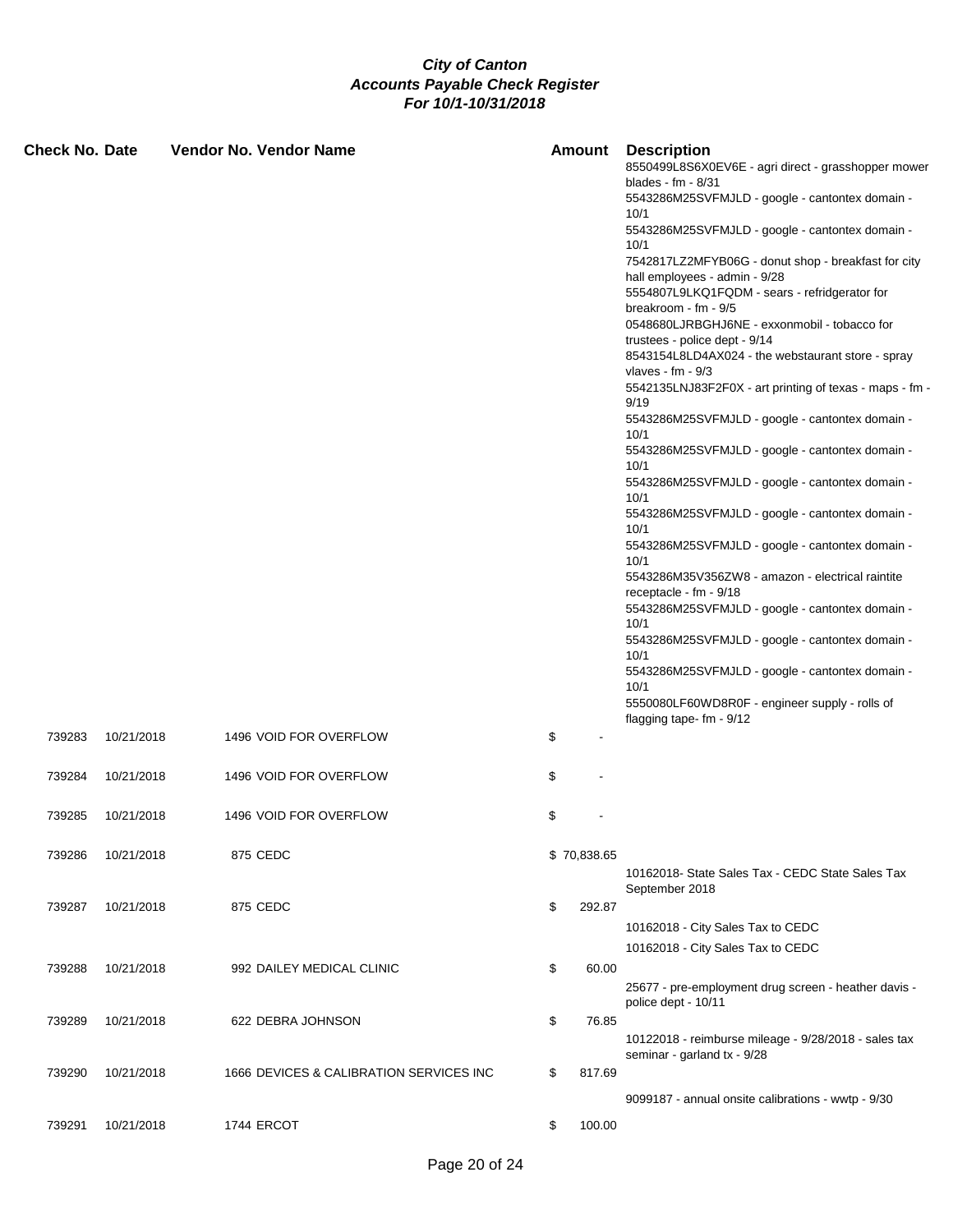| <b>Check No. Date</b> |            | Vendor No. Vendor Name                      | <b>Amount</b>  | <b>Description</b><br>10162018 - ERCOT annual membership dues - Debra<br>Johnson - 10/16                                                                                                                                           |
|-----------------------|------------|---------------------------------------------|----------------|------------------------------------------------------------------------------------------------------------------------------------------------------------------------------------------------------------------------------------|
| 739292                | 10/21/2018 | 3489 FRONTIER                               | \$<br>62.99    |                                                                                                                                                                                                                                    |
|                       |            |                                             |                | 10/18-903-567-0484-050302-5 - mo phone svc - fm -<br>10/10                                                                                                                                                                         |
| 739293                | 10/21/2018 | 891 GT DISTRIBUTORS INC.                    | \$<br>647.72   |                                                                                                                                                                                                                                    |
|                       |            |                                             |                | INV0679706 - uniforms - jc heard - police dept - 10/9                                                                                                                                                                              |
|                       |            |                                             |                | INV0679513 - ammo - police dept - 10/8                                                                                                                                                                                             |
| 739294                | 10/21/2018 | 46 HICKMAN ELECTRIC & PUMP                  | \$<br>667.00   |                                                                                                                                                                                                                                    |
|                       |            |                                             |                | 5755 - regal ejector - water plant - 9/5                                                                                                                                                                                           |
| 739295                | 10/21/2018 | 2809 INGRAM HEALTH CARE PC                  | \$<br>150.00   |                                                                                                                                                                                                                                    |
|                       |            |                                             |                | 10022018 - Pre-Employment drug screening - Cody<br>Gregory - Utilities - 10/2<br>10112018 - Pre-Employment drug screening - Isaac<br>Rodgers - FM - 10/11<br>10102018 - Pre-Employment drug screening - James<br>Adam - FM - 10/10 |
| 739296                | 10/21/2018 | 565 JOE FRY CONCRETE CONSTRUCTION           | \$<br>1,500.00 |                                                                                                                                                                                                                                    |
|                       |            |                                             |                | 10102018 - concrete repair on curb and gutter - streets -<br>10/10                                                                                                                                                                 |
|                       |            |                                             |                | 10102018-2 - concrete repair after water leak repair -<br>utilities - 10/10                                                                                                                                                        |
| 739297                | 10/21/2018 | 1635 LLOYD GOSSENLINK, ATTORNEYS AT LAW     | \$<br>5,065.00 |                                                                                                                                                                                                                                    |
|                       |            |                                             |                | 97495367 - Prof Svc Rendered through Sept 30, 2018 -<br>Grand Saline Water rights Analysis - 10/9                                                                                                                                  |
|                       |            |                                             |                | 97495558 - Prof Svc rendered - through Sept 30, 2018 -                                                                                                                                                                             |
|                       |            |                                             |                | General Employment - Admin - 10/12                                                                                                                                                                                                 |
| 739298                | 10/21/2018 | 1961 LOU ANN EVERETT                        | \$<br>471.56   |                                                                                                                                                                                                                                    |
|                       |            |                                             |                | 10162018 - reimburse per-diem- mileage - hotel -<br>parking - ft worth - 10/10-10/12 - tml convention - admin -<br>10/16                                                                                                           |
|                       |            |                                             |                | 10162018 - reimburse per-diem- mileage - hotel -<br>parking - ft worth - 10/10-10/12 - tml convention - admin -<br>10/16                                                                                                           |
|                       |            |                                             |                | 10162018 - reimburse per-diem- mileage - hotel -<br>parking - ft worth - $10/10-10/12$ - tml convention - admin -                                                                                                                  |
|                       |            |                                             |                | 10/16                                                                                                                                                                                                                              |
|                       |            |                                             |                | 10162018 - reimburse per-diem- mileage - hotel -<br>parking - ft worth - 10/10-10/12 - tml convention - admin -<br>10/16                                                                                                           |
| 739299                | 10/21/2018 | 3537 LOUGHMILLER INSTITUTE                  | \$<br>175.00   |                                                                                                                                                                                                                                    |
|                       |            |                                             |                | 20280 - new hire police evaluation - deborah davis -<br>police dept - 9/24                                                                                                                                                         |
| 739300                | 10/21/2018 | 3499 M & M HEATING AND AIR CONDITIONING LLC | \$<br>1,125.00 |                                                                                                                                                                                                                                    |
|                       |            |                                             |                | 5335 - a/c repair - library - 10/4                                                                                                                                                                                                 |
|                       |            |                                             |                | 5266 - a/c repair - library - 10/4                                                                                                                                                                                                 |
|                       |            |                                             |                | 5268 - a/c repair - library - 10/4                                                                                                                                                                                                 |
|                       |            |                                             |                | 5267 - a/c repair - library - 10/4                                                                                                                                                                                                 |
| 739301                | 10/21/2018 | 2796 MR D'S 10 MINUTE OIL CHANGE            | \$<br>21.00    |                                                                                                                                                                                                                                    |
|                       |            |                                             |                | 98804 - unit 8 - lonny tahoe - state insp - admin - 10/1                                                                                                                                                                           |
| 739302                | 10/21/2018 | 3542 MUNICIPALSAVINGS.COM                   | \$<br>995.11   |                                                                                                                                                                                                                                    |
|                       |            |                                             |                | 3751 - toilet paper - fm - 10/12                                                                                                                                                                                                   |
| 739303                | 10/21/2018 | 350 OMNIBASE SERVICES OF TEXAS              | \$<br>80.88    |                                                                                                                                                                                                                                    |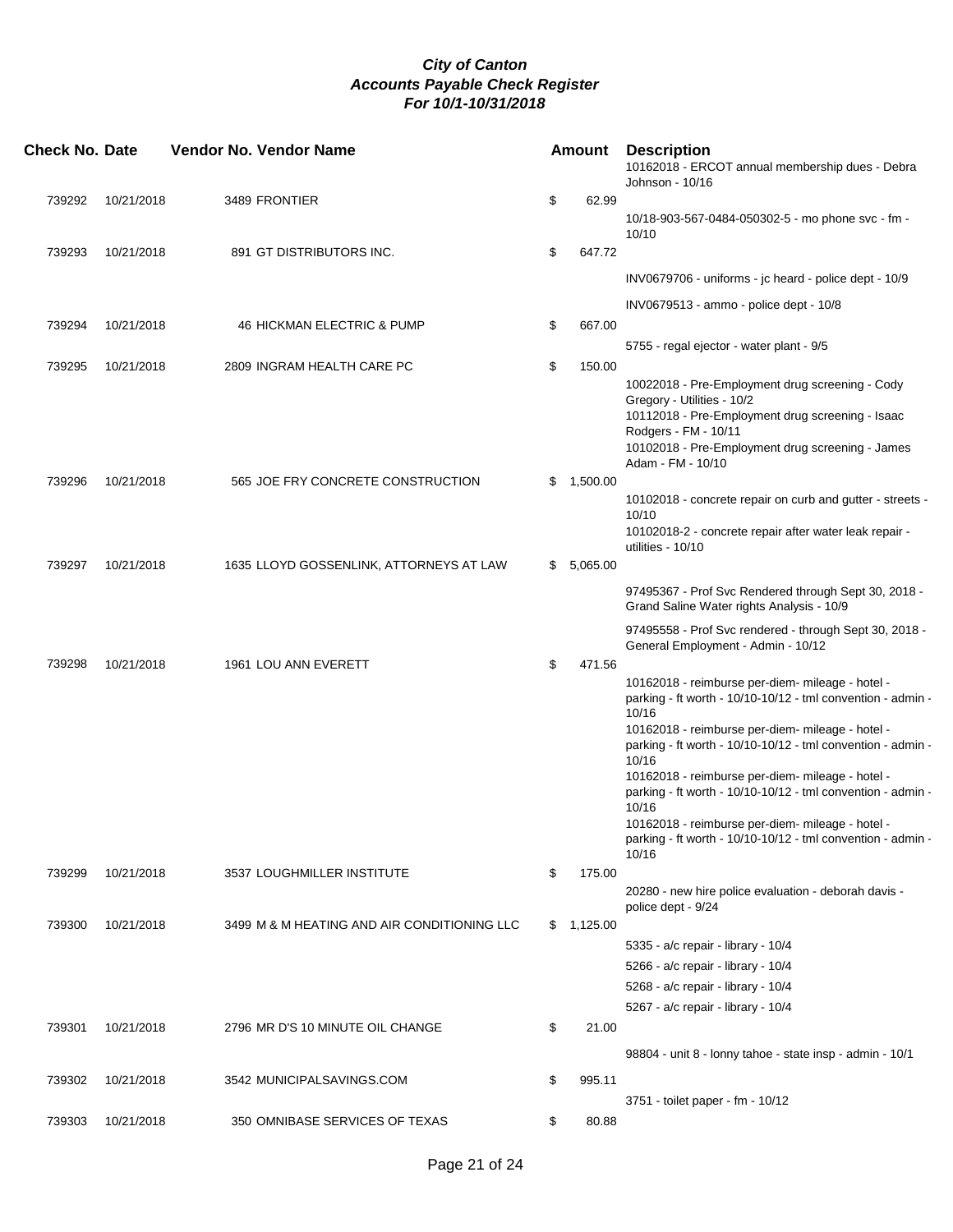| <b>Check No. Date</b> |            | Vendor No. Vendor Name                    | <b>Amount</b>  | <b>Description</b><br>318-101234 - 3rd Quarter Activity - July - Sept 2018 -<br>Muni Court - 10/3                                                                                                                      |
|-----------------------|------------|-------------------------------------------|----------------|------------------------------------------------------------------------------------------------------------------------------------------------------------------------------------------------------------------------|
| 739304                | 10/21/2018 | <b>188 PURCHASE POWER</b>                 | \$<br>241.99   |                                                                                                                                                                                                                        |
|                       |            |                                           |                | 10/18-8000-9090-0521-1474 - postage refill - fm - 10/12                                                                                                                                                                |
| 739305                | 10/21/2018 | 2751 RON HAMMACK                          | \$<br>49.00    |                                                                                                                                                                                                                        |
|                       |            |                                           |                | 10222018 - reimb - per-diem - affair of the heart -<br>oklahoma city - recruit vendors - fm - 10/20                                                                                                                    |
| 739306                | 10/21/2018 | 394 SIERRA PACKAGING, INC                 | \$7,572.36     |                                                                                                                                                                                                                        |
| 739307                | 10/21/2018 | 3099 STATE COMPTROLLER OF PUBLIC ACCOUNTS | \$<br>8,031.52 | 158453 - Restroom Supplies - FM - 10/2                                                                                                                                                                                 |
|                       |            |                                           |                | 10/18-1-75-6002932-8 - State Criminal Costs and Fees<br>Quarterly Report - Ending 9/30/18 - Muni Court - 10/1                                                                                                          |
| 739308                | 10/21/2018 | 3099 STATE COMPTROLLER OF PUBLIC ACCOUNTS | \$<br>100.00   |                                                                                                                                                                                                                        |
|                       |            |                                           |                | 10302018 - Child Safety Seat and Seat Belt Violation<br>Fines - 10/1/17-9/30/18 - Muni Court - 9/30                                                                                                                    |
| 739309                | 10/21/2018 | 3778 STEVE EPPERSON                       | \$<br>300.00   |                                                                                                                                                                                                                        |
|                       |            |                                           |                | 694608 - beaver trapping - old city lake - animal control -<br>10/19                                                                                                                                                   |
| 739310                | 10/21/2018 | 2468 SYSLOGIC TECHNOLOGY SERVICES         | \$<br>525.00   |                                                                                                                                                                                                                        |
|                       |            |                                           |                | 22493 - setup omnixx and test - police dept - 10/10                                                                                                                                                                    |
|                       |            |                                           |                | 22522 - worked with usti to fix debbie's computer issues -<br>utilities - 10/20                                                                                                                                        |
| 739311                | 10/21/2018 | 79 TRINITY VALLEY ELEC COOP               | \$<br>110.14   | 10/18-30043297007 - TVEC mo electric bill - I-20<br>Tornado Siren - 10/11<br>10/18-30043297002 - TVEC mo electric bill - Artesian<br>Well - 10/11<br>10/18-30043297004 - TVEC mo electric bill - Burnet Trl -<br>10/11 |
| 739312                | 10/21/2018 | 3065 US BANK EQUIPMENT FINANCE            | \$<br>100.00   | 368089710 - mo copier lease payment - oct 2018 - muni                                                                                                                                                                  |
| 739313                | 10/21/2018 | 932 VAN ZANDT STEEL INC                   |                | court - 10/4                                                                                                                                                                                                           |
|                       |            |                                           | \$<br>1,700.00 | 10138 - built a grate to go over storm water drain on row<br>94 - fm - 10/11                                                                                                                                           |
| 739314                | 10/21/2018 | 2605 WAUKESHA-PEARCE INDUSTRIES           | \$ 37,910.00   |                                                                                                                                                                                                                        |
|                       | 10/21/2018 |                                           |                | 4459 - 150 Kw Generator - WWTP - 10/17                                                                                                                                                                                 |
| 739315                |            | 2726 WINDSTREAM                           | \$<br>89.66    |                                                                                                                                                                                                                        |
|                       |            |                                           |                | 70613960 - mo phone and fax svc - wwtp - 10/10                                                                                                                                                                         |
| 739316                | 10/30/2018 | 1593 COLLEEN M BROWN                      | \$<br>69.23    | 10302018 - CAUSE-94211-COLLEEN BROWN/JOEL                                                                                                                                                                              |
| 739317                | 10/30/2018 | 134 MY CREDIT UNION                       | \$<br>175.00   | BROWN--AG CASE#-4591592561                                                                                                                                                                                             |
|                       |            |                                           |                | 10302018 - EMPLOYEE DIRECT SAVINGS DEPOSIT                                                                                                                                                                             |
|                       |            |                                           |                | 10302018 - EMPLOYEE DIRECT SAVINGS DEPOSIT                                                                                                                                                                             |
|                       |            |                                           |                | 10302018 - EMPLOYEE DIRECT SAVINGS DEPOSIT                                                                                                                                                                             |
|                       |            |                                           |                | 10302018 - EMPLOYEE DIRECT SAVINGS DEPOSIT                                                                                                                                                                             |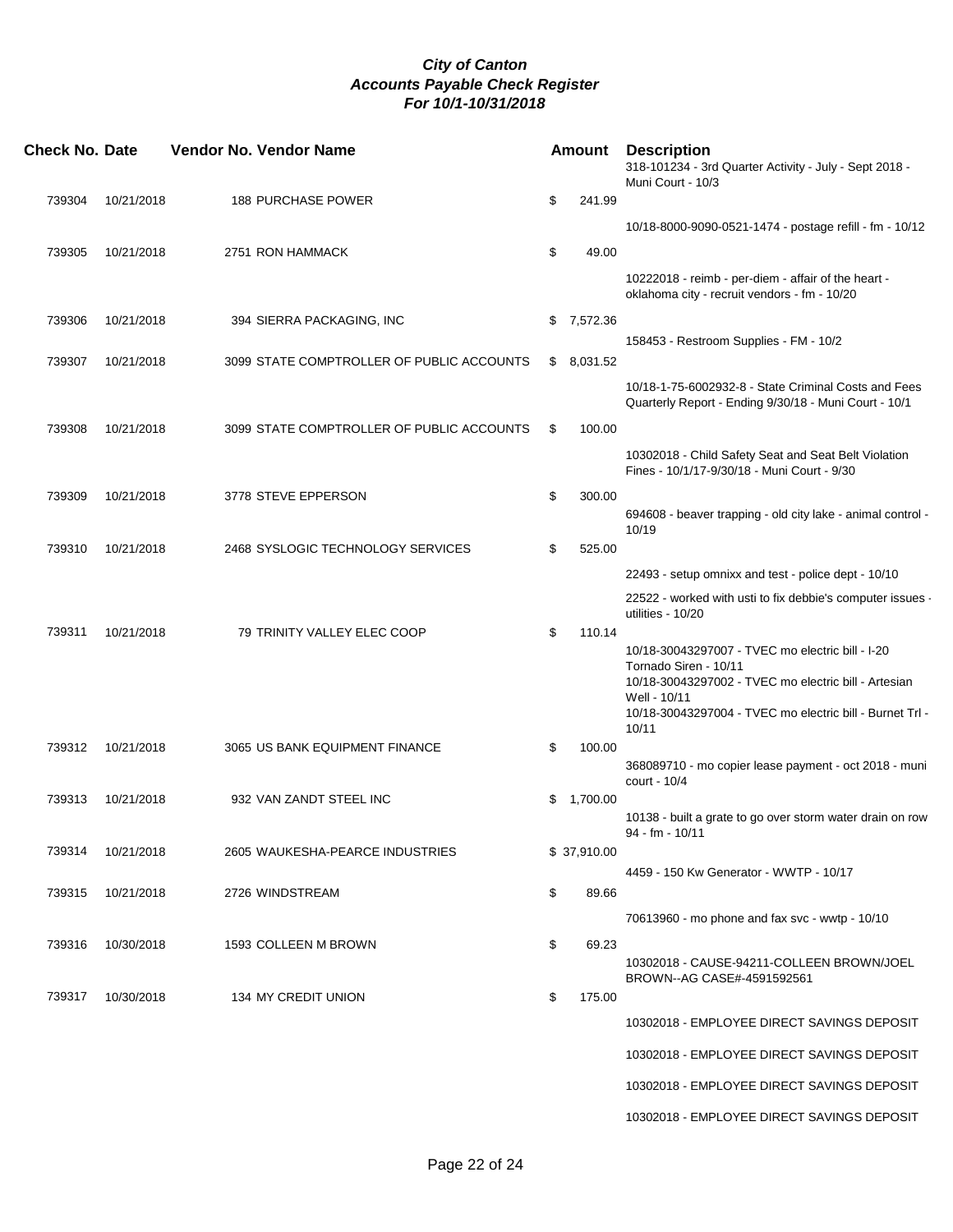| <b>Check No. Date</b> |            | Vendor No. Vendor Name                | Amount         | <b>Description</b>                                                                                     |
|-----------------------|------------|---------------------------------------|----------------|--------------------------------------------------------------------------------------------------------|
| 739318                | 10/30/2018 | 3487 OFFICE OF THE ATTORNEY GENERAL   | \$<br>182.31   |                                                                                                        |
|                       |            |                                       |                | 10302018 - REM ID# 00136738301800078 - FIPS Code<br>4800000 - Jose Carlos Castillo/Lalicia Lynn Harder |
| 739319                | 10/30/2018 | 3487 OFFICE OF THE ATTORNEY GENERAL   | \$<br>158.77   |                                                                                                        |
|                       |            |                                       |                | 10302018 - Remit Id# 00099052410207326U - FIPS<br>Code 4800000-Mallom Jerry /Joy E Wilson              |
| 739320                | 10/30/2018 | 2736 State Disbursement Unit          | \$<br>138.46   |                                                                                                        |
|                       |            |                                       |                | 10302018 - cause #CV38856/dana/j phillips                                                              |
| 10022018              | 10/2/2018  | 2616 DEPT OF THE TREASURY-IRS         | \$24,435.32    |                                                                                                        |
|                       |            |                                       |                | 10022018 - R.6 - Reg PR Tax                                                                            |
|                       |            |                                       |                | 10022018 - R.6 - Reg PR Tax                                                                            |
|                       |            |                                       |                | 10022018 - R.6 - Reg PR Tax                                                                            |
|                       |            |                                       |                | 10022018 - R.6 - Reg PR Tax                                                                            |
|                       |            |                                       |                | 10022018 - R.6 - Reg PR Tax                                                                            |
|                       |            |                                       |                | 10022018 - R.6 - Reg PR Tax                                                                            |
|                       |            |                                       |                | 10022018 - R.6 - Reg PR Tax                                                                            |
|                       |            |                                       |                | 10022018 - R.6 - Reg PR Tax                                                                            |
| 10052018              | 10/5/2018  | 2616 DEPT OF THE TREASURY-IRS         | \$<br>2,854.04 |                                                                                                        |
|                       |            |                                       |                | 10052018 - R.6 - FM PR Tax                                                                             |
|                       |            |                                       |                | 10052018 - R.6 - FM PR Tax                                                                             |
|                       |            |                                       |                | 10052018 - R.6 - FM PR Tax                                                                             |
|                       |            |                                       |                | 10052018 - R.6 - FM PR Tax                                                                             |
| 10092018              | 10/9/2018  | 3573 WILMINGTON TRUST NA              | \$23,300.00    |                                                                                                        |
|                       |            |                                       |                | 11012018 - Fire Truck Series 2015                                                                      |
|                       |            |                                       |                | 11012018 - Fire Truck Series 2015                                                                      |
| 10162018              | 10/16/2018 | 2616 DEPT OF THE TREASURY-IRS         | \$32,259.37    |                                                                                                        |
|                       |            |                                       |                | 10162018 - R.6-Reg Pr Tax                                                                              |
|                       |            |                                       |                | 10162018 - R.6-Reg Pr Tax                                                                              |
|                       |            |                                       |                | 10162018 - R.6-Reg Pr Tax                                                                              |
|                       |            |                                       |                | 10162018 - R.6-Reg Pr Tax                                                                              |
|                       |            |                                       |                | 10162018 - R.6-Reg Pr Tax                                                                              |
|                       |            |                                       |                | 10162018 - R.6-Reg Pr Tax                                                                              |
|                       |            |                                       |                | 10162018 - R.6-Reg Pr Tax                                                                              |
|                       |            |                                       |                | 10162018 - R.6-Reg Pr Tax                                                                              |
| 10162018              | 10/16/2018 | 232 CITY OF CANTON GENERAL FUND       | \$<br>878.60   |                                                                                                        |
|                       |            |                                       |                | 10162018 - Sales Tax to City                                                                           |
|                       |            |                                       |                | 10162018 - Sales Tax to City                                                                           |
| 10162018              | 10/16/2018 | 52 STATE COMPTROLLER                  | \$<br>3,642.51 |                                                                                                        |
|                       |            |                                       |                | 10162018 - Sales Tax to State                                                                          |
|                       |            |                                       |                | 10162018 - Sales Tax to State                                                                          |
|                       |            |                                       |                | 10162018 - Sales Tax to State                                                                          |
|                       |            |                                       |                | 10162018cm - Sales Tax Discount                                                                        |
| 10162018              | 10/16/2018 | 3110 CITY OF CANTON REVENUE DEBT FUND | \$<br>125.00   |                                                                                                        |
|                       |            |                                       |                | 10162018 - Mo. Interfund Transfer from FM for debt                                                     |
|                       |            |                                       |                | serv agent fees                                                                                        |
| 10162018              | 10/16/2018 | 2865 CITY OF CANTON DEBT SVC FUND     | \$24,156.50    |                                                                                                        |
|                       |            |                                       |                | 10162018 - Mo. Interfund Transfer from FM for 2017<br>street debt                                      |